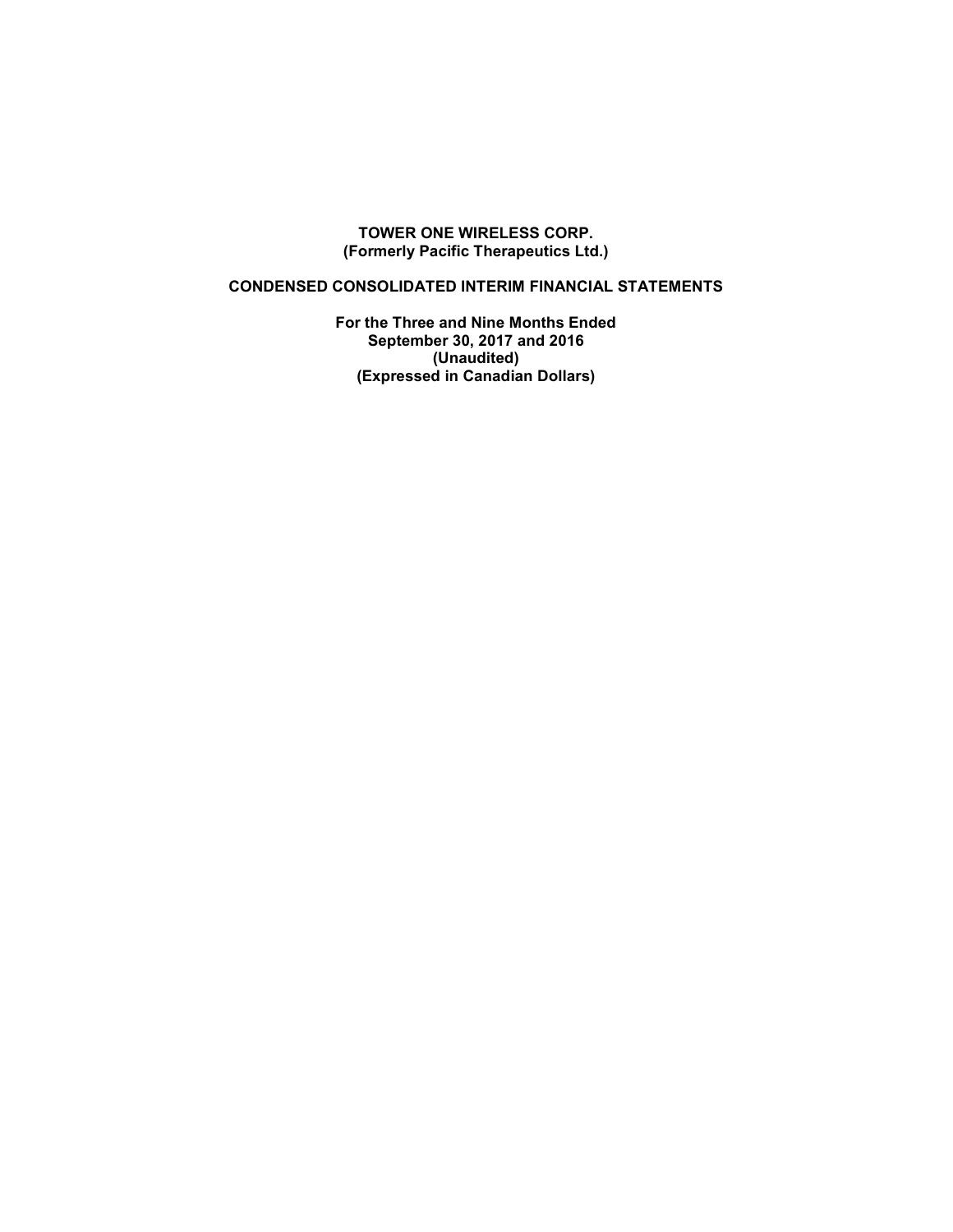## NOTICE TO READER

Under National Instrument 51-102, Part 4, subsection 4.3(3)(a), if an auditor has not performed a review of the condensed consolidated interim financial statements, they must be accompanied by a notice to this effect.

The accompanying unaudited condensed consolidated interim financial statements have been prepared by management of the Company. Management have compiled the condensed consolidated interim statement of financial position of Tower One Wireless Corp. as at September 30, 2017, the condensed consolidated interim statements of comprehensive loss for the three and nine months ended September 30, 2017 and 2016, the condensed consolidated interim statement of changes in equity as at September 30, 2017 and 2016, and the condensed consolidated interim statement of cash flows for the nine months ended September 30, 2017 and 2016. The Company's independent auditors have not audited, reviewed or otherwise attempted to verify the accuracy or completeness of the September 30, 2017 and 2016 condensed consolidated interim financial statements. Readers are cautioned that these statements may not be appropriate for their intended purposes.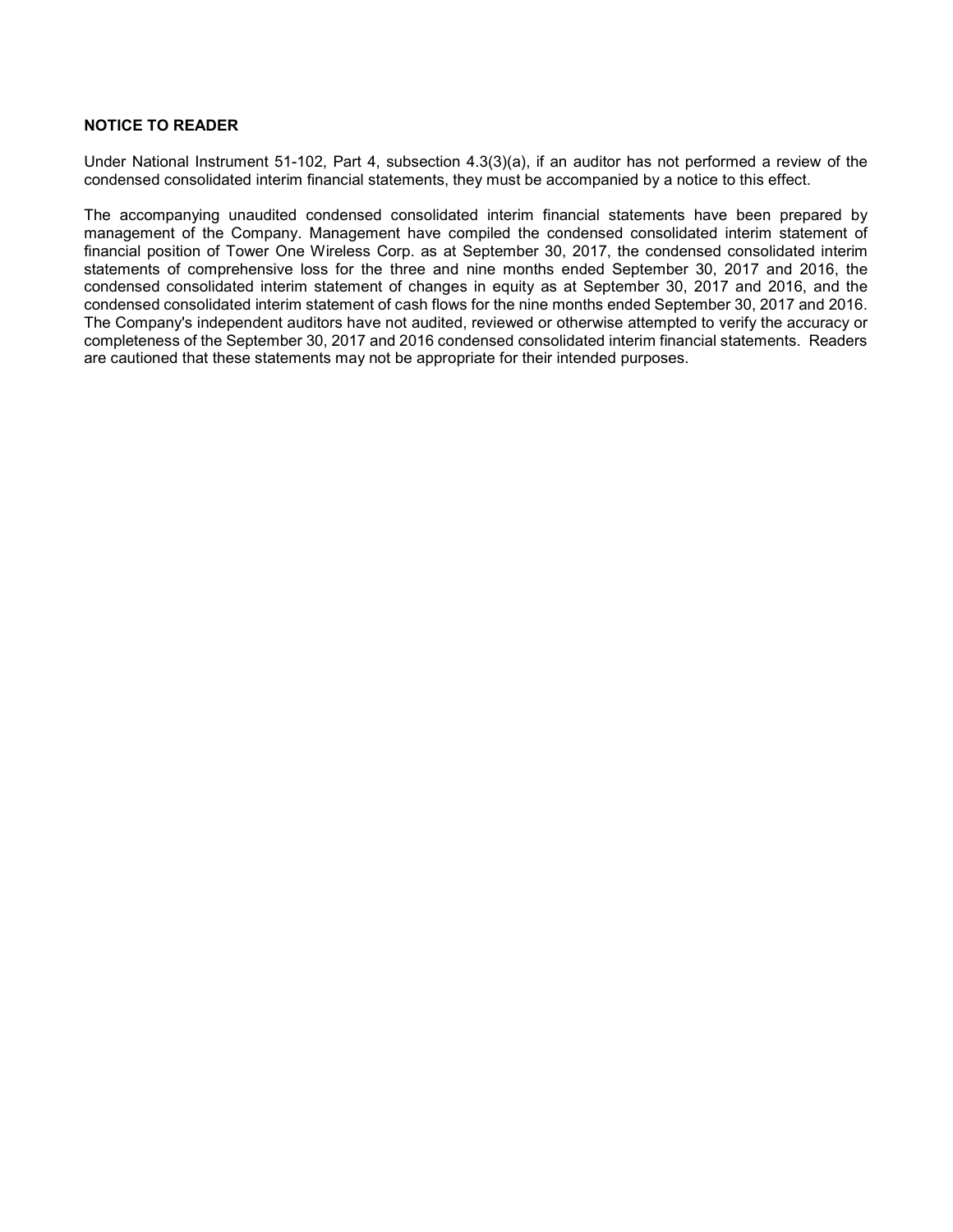Condensed Consolidated Statements of Financial Position (Expressed in Canadian Dollars)

|                                          | <b>Note</b>    | September 30, 2017 | December 31, 2016 |
|------------------------------------------|----------------|--------------------|-------------------|
|                                          |                | (Unaudited)        | (Audited)         |
|                                          |                | \$                 | \$                |
| <b>Current Assets</b>                    |                |                    |                   |
| Cash                                     |                | 1,405,406          | 9,864             |
| Amounts receivable                       |                | 328,404            |                   |
| Advances and deposits                    |                | 88,397             |                   |
| Prepaid expenses and deposits            |                | 131,525            | 114,032           |
|                                          |                | 1,953,732          | 123,896           |
| Equipment                                | 6              | 1,108,774          | 248,478           |
|                                          |                | 3,062,506          | 372,374           |
|                                          |                |                    |                   |
| <b>Current Liabilities</b>               |                |                    |                   |
| Accounts payable and accrued liabilities |                | 185,467            | 70,406            |
| Deferred revenue                         |                | 62,916             | 4,480             |
| Due to related parties                   | $\overline{7}$ |                    | 615,522           |
| Demand loan                              | 8              | 399,720            |                   |
|                                          |                | 648,103            | 690,408           |
| <b>Shareholders' Deficiency</b>          |                |                    |                   |
| Share capital                            | 9              | 9,441,020          | 4,300             |
| Contributed surplus                      |                | 546,978            |                   |
| Non-controlling interest                 | 10             | (149, 746)         |                   |
| <b>Deficit</b>                           |                | (7, 472, 329)      | (313, 155)        |
| Accumulated other comprehensive loss     |                | 48,480             | (9, 179)          |
|                                          |                | 2,414,403          | (318, 034)        |
|                                          |                | 3,062,506          | 372,374           |

Nature of operations and going concern (Note 1) Commitments (Note 14) Subsequent events (Note 15)

Approved on behalf of the Board of Directors:

"Alejandro Ochoa" "Brian Gusko"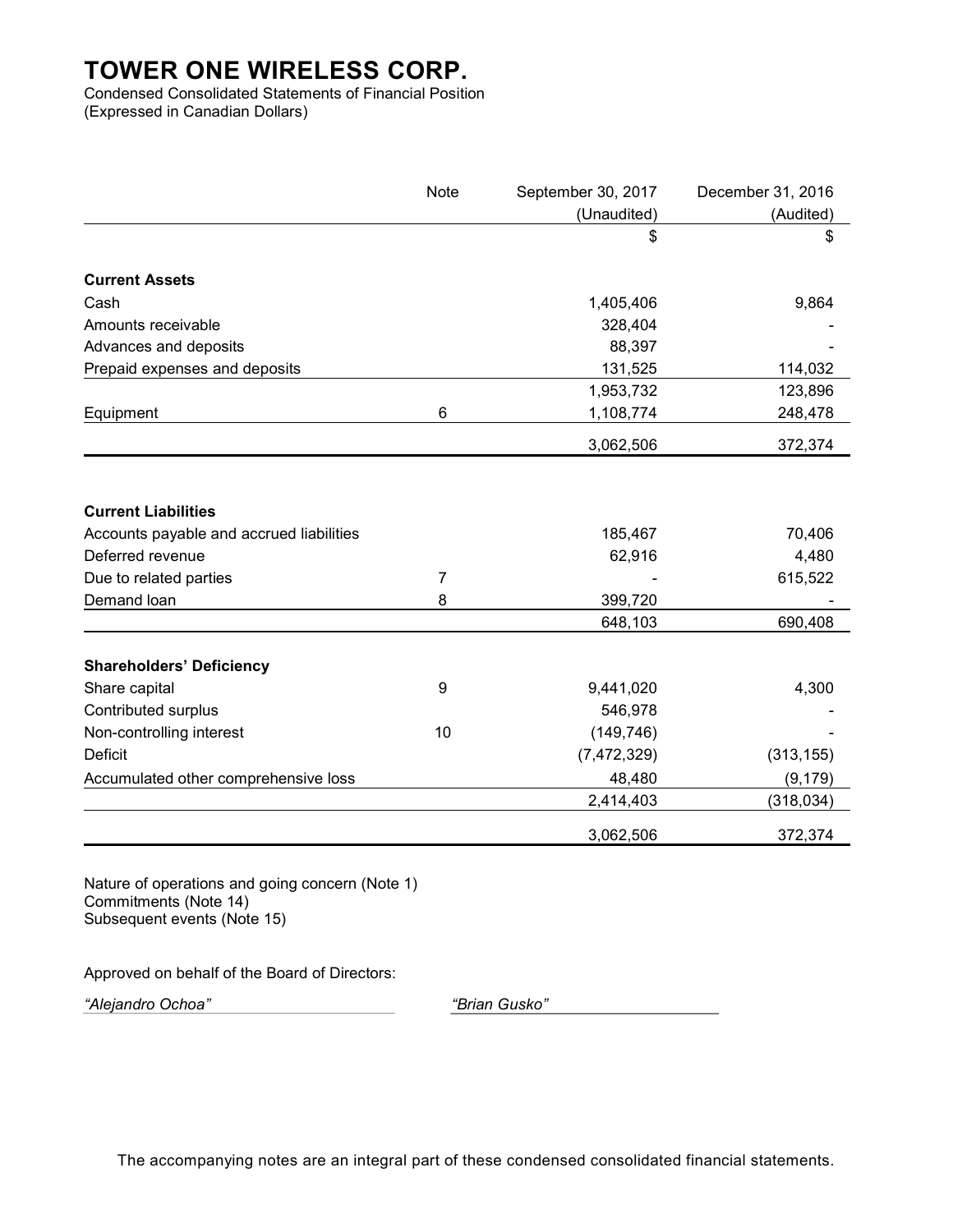Condensed Consolidated Statements of Comprehensive Loss (Expressed in Canadian Dollars)

(Unaudited)

|                                                      |      |               | Three months ended | Nine months ended |               |
|------------------------------------------------------|------|---------------|--------------------|-------------------|---------------|
|                                                      |      | September 30, | September 30,      | September 30,     | September 30, |
|                                                      |      | 2017          | 2016               | 2017              | 2016          |
|                                                      | Note | \$            | \$                 | \$                | \$            |
| <b>Revenues</b>                                      |      | 49,856        | 3,045              | 95,258            | 4,609         |
| <b>Expenses</b>                                      |      |               |                    |                   |               |
| Advertising and promotion                            |      |               |                    | 872,231           |               |
| Amortization                                         |      | 3,062         | 823                | 9,604             | 823           |
| Insurance                                            |      | 6,667         | 14                 | 11,011            | 345           |
| Office and miscellaneous                             |      | 196,416       |                    | 619,865           |               |
| Permits and licenses                                 |      | 5,561         | 33,876             | 15,314            | 82,608        |
| Professional fees                                    |      | 302,167       | 17,936             | 1,005,410         | 94,303        |
| Share-based compensation                             | 9(c) | 1,093,112     |                    | 2,500,005         |               |
| Transfer agent and filing fees                       |      | 6,666         |                    | 23,770            |               |
| Travel                                               |      | 88,000        | 17,825             | 173,833           | 34,518        |
| Wages and benefits                                   |      | 82,583        |                    | 165,965           |               |
|                                                      |      | 1,784,234     | 70,474             | 5,397,008         | 212,597       |
| Loss before other expense                            |      | (1,734,378)   | (67, 429)          | (5,301,750)       | (207, 988)    |
|                                                      |      |               |                    |                   |               |
| <b>Other expenses</b>                                |      |               |                    |                   |               |
| Listing expense                                      | 3    |               |                    | (1, 144, 167)     |               |
| Impairment of goodwill                               | 4    |               |                    | (783, 708)        |               |
| Impairment of investments                            | 9(a) |               |                    | (175,000)         |               |
|                                                      |      |               |                    | (2, 102, 875)     |               |
| <b>Net loss</b>                                      |      | (1,734,378)   | (67, 429)          | (7,404,625)       | (207, 988)    |
|                                                      |      |               |                    |                   |               |
| Other comprehensive income (loss)                    |      |               |                    |                   |               |
| Item that will not be reclassified to profit or loss |      |               |                    |                   |               |
| Foreign exchange translation adjustment              |      | 27,160        | (1,521)            | 65,836            | (7,639)       |
| <b>Comprehensive loss</b>                            |      | (1,707,217)   | (68, 950)          | (7, 338, 790)     | (215, 627)    |
|                                                      |      |               |                    |                   |               |
| Net loss attributable to:                            |      |               |                    |                   |               |
| Shareholders of the Company                          |      | (1,637,529)   | (67, 429)          | (7, 159, 174)     | (207, 988)    |
| Non-controlling interest                             |      | (96, 849)     |                    | (245, 451)        |               |
|                                                      |      | (1,734,378)   | (67, 429)          | (7, 404, 625)     | (207, 988)    |
| Other comprehensive income (loss) attributable to:   |      |               |                    |                   |               |
| Shareholders of the Company                          |      |               |                    |                   |               |
|                                                      |      | 23,283        | (1,521)            | 57,659            | (7,639)       |
| Non-controlling interest                             |      | 3,877         |                    | 8,177             |               |
|                                                      |      | 27,160        | (1,521)            | 65,836            | (7,639)       |
| Loss per common share - basic and diluted            |      | (0.03)        | (6.74)             | (0.14)            | (20.80)       |
|                                                      |      |               |                    |                   |               |
| Weighted average number of common                    |      |               |                    |                   |               |
| shares outstanding                                   |      | 63,629,797    | 10,000             | 54,444,204        | 10,000        |
|                                                      |      |               |                    |                   |               |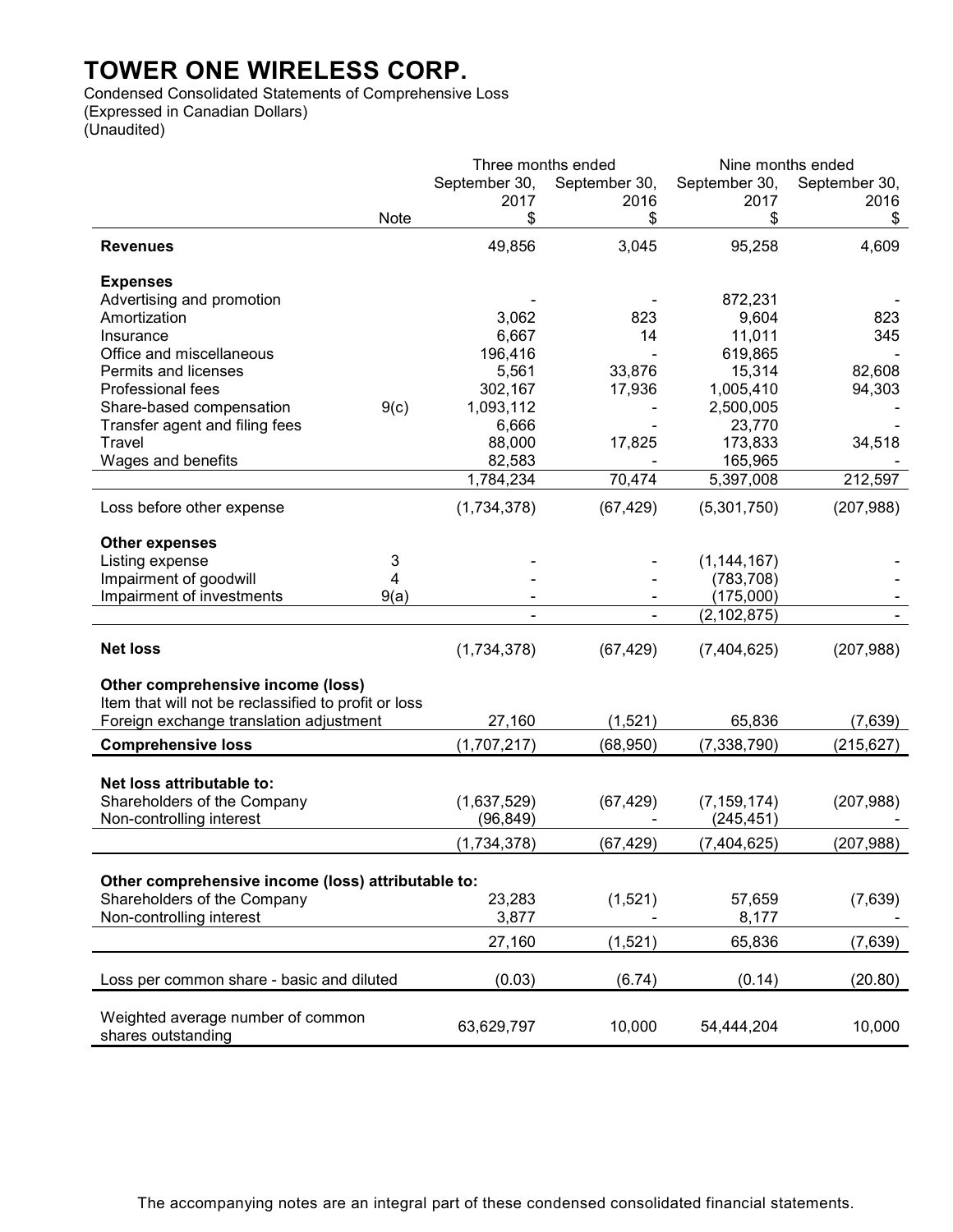Condensed Consolidated Statement of Changes in Deficiency (Expressed in Canadian Dollars) (Unaudited)

|                                                                       |            |           |                |               | Accumulated   | Deficiency<br>Attributable to |            |             |
|-----------------------------------------------------------------------|------------|-----------|----------------|---------------|---------------|-------------------------------|------------|-------------|
|                                                                       | Number of  |           |                |               | other         | Equity                        | Non-       |             |
|                                                                       | Common     | Share     | Contributed    |               | comprehensive | Shareholders of               | controllin |             |
|                                                                       | shares     | capital   | Surplus        | Deficit       | income        | the Company                   | g Interest | Total       |
|                                                                       |            | \$        | \$             | \$            | \$            | \$                            |            | \$          |
| <b>Balance at December 31, 2015</b>                                   | 10,000     | 4,300     |                | (21, 151)     |               | (16, 851)                     |            | (16, 851)   |
| Comprehensive loss                                                    |            |           | $\blacksquare$ | (207, 988)    | (7,639)       | (215, 627)                    |            | (215, 629)  |
| <b>Balance at September 30, 2016</b>                                  | 10,000     | 4,300     |                | (229, 139)    | (7,639)       | (232, 478)                    |            | (232, 478)  |
|                                                                       |            |           |                |               |               |                               |            |             |
| <b>Balance at December 31, 2016</b>                                   | 10,000     | 4,300     |                | (313, 155)    | (9, 179)      | (318, 034)                    |            | (318, 034)  |
| Derecognition of Tower Three shares<br>Shares issuance to Tower Three | (10,000)   |           |                |               |               |                               |            |             |
| shareholders                                                          | 30,000,000 |           |                |               |               |                               |            |             |
| Recognition of shares issued to                                       |            |           |                |               |               |                               |            |             |
| Tower One shareholders                                                | 6,735,885  | 1,010,383 |                |               |               | 1,010,383                     |            | 1,010,383   |
| Shares issued for cash, net                                           | 15,484,912 | 2,026,759 | 208,211        |               |               | 2,234,970                     |            | 2,234,970   |
| Shares issued to Rojo (Note 9(a))                                     | 500,000    | 175,000   |                |               |               | 175,000                       |            | 175,000     |
| Stock options granted                                                 |            |           | 2,500,005      |               |               | 2,500,005                     |            | 2,500,005   |
| Share issued for Evotech                                              | 1,500,000  | 480,000   |                |               |               | 480,000                       |            | 480,000     |
| Share issued for debt settlement                                      | 1,000,000  | 340,000   |                |               |               | 340,000                       |            | 340,000     |
| Acquisition of Evotech                                                |            |           |                |               |               |                               | 87,528     | 87,528      |
| <b>Exercise of warrants</b>                                           | 3,774,466  | 1,132,340 |                |               |               | 1,132,340                     |            | 1,132,340   |
| Exercise of options                                                   | 8,830,435  | 4,272,238 | (2, 161, 238)  |               |               | 2,111,000                     |            | 2,111,000   |
| Net loss                                                              |            |           |                | (7, 159, 174) |               | (7, 159, 174)                 | (245, 451) | (7,404,625) |
| Other comprehensive loss                                              |            |           |                |               | 57,659        | 57,659                        | 8,177      | 65,836      |
| <b>Balance at September 30, 2017</b>                                  | 67,825,698 | 9,441,020 | 546,978        | (7, 472, 329) | 48,480        | 2,564,149                     | (149, 746) | 2,414,403   |

The accompanying notes are an integral part of these condensed consolidated financial statements.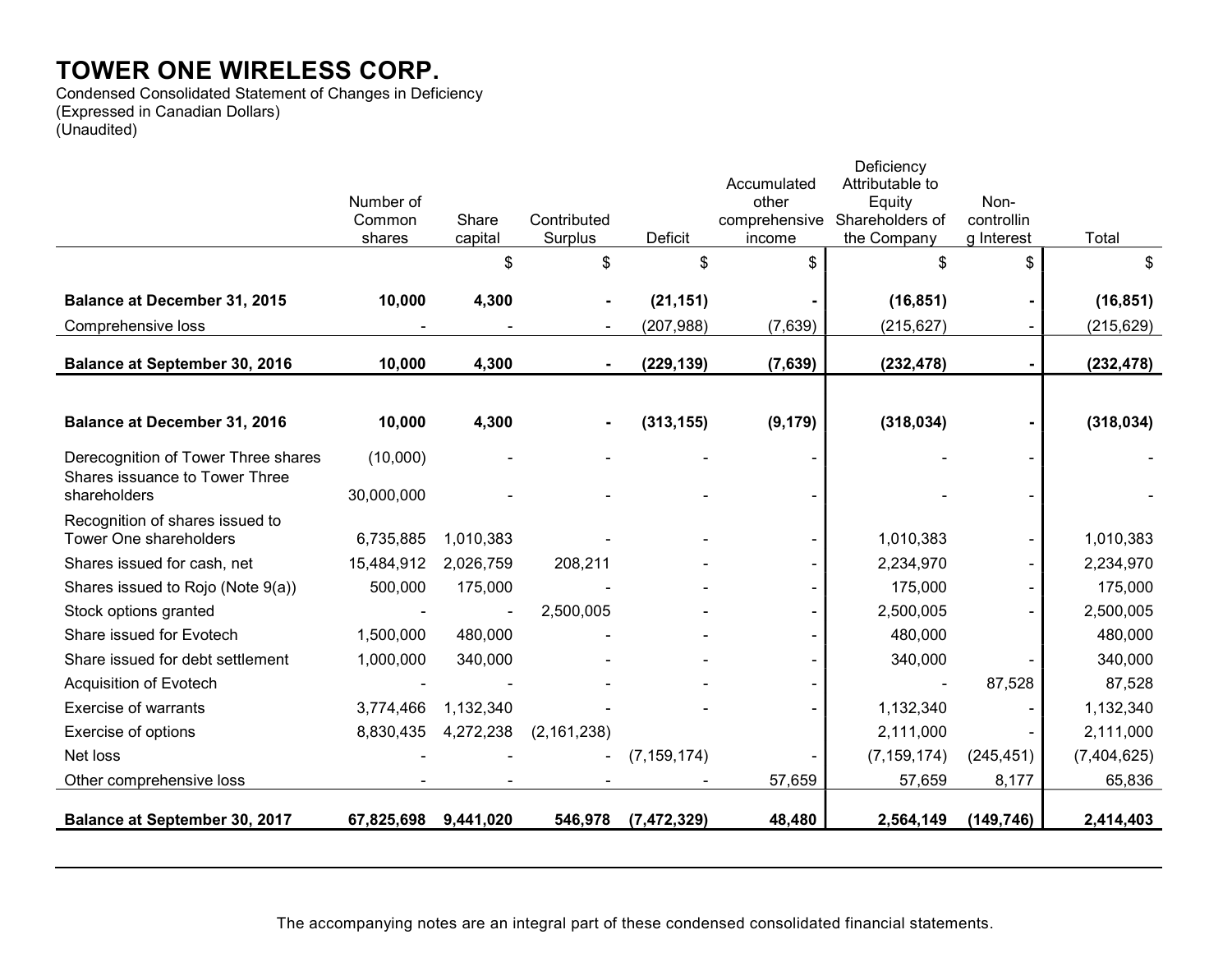Condensed Consolidated Statements of Cash Flows (Expressed in Canadian Dollars) (Unaudited)

|                                                                | Nine Months Ended     |                       |
|----------------------------------------------------------------|-----------------------|-----------------------|
|                                                                | September 30,<br>2017 | September 30,<br>2016 |
| Cash flows from operating activities                           | \$                    | \$                    |
|                                                                |                       |                       |
| Net loss                                                       | (7,404,625)           | (207, 988)            |
| Item not affection cash:                                       |                       |                       |
| Amortization                                                   | 14,980                | 823                   |
| Impairment of goodwill                                         | 783,708               |                       |
| Impairment of investments                                      | 175,000               |                       |
| Listing expense                                                | 1,144,167             |                       |
| Share-based compensation                                       | 2,500,005             |                       |
| Shares issued for services<br>Unrealized foreign exchange gain | 340,000               | 1,631                 |
|                                                                | (2, 446, 765)         | (205, 534)            |
|                                                                |                       |                       |
| Changes in non-cash working capital items:                     |                       |                       |
| Amounts receivable                                             | (302, 862)            | (7, 833)              |
| Prepaid and advances                                           | (2, 187)              | (29, 934)             |
| Accounts payable and accrued liabilities<br>Deferred revenue   | 20,268                | 8,470                 |
|                                                                | 63,439                | 37,287                |
| Due to related parties                                         | (2,668,107)           | (197, 544)            |
|                                                                |                       |                       |
| Cash flows from investing activities                           |                       |                       |
| Cash received from reverse acquisition                         | 1,378,183             |                       |
| Cash paid for acquisition of Evotech                           | (466, 260)            |                       |
| Cash in Evotech upon acquisition                               | 4,676                 |                       |
| Advances and deposits                                          | (88, 397)             |                       |
| Equipment                                                      | (802, 279)            |                       |
| Construction in progress                                       |                       | (157,787)             |
|                                                                | 25,923                | (157, 787)            |
| Cash flows from financing activities                           |                       |                       |
| Shares issued for cash, net                                    | 632,713               |                       |
| Exercise of options                                            | 2,111,000             |                       |
| <b>Exercise of warrants</b>                                    | 1,132,340             |                       |
| Advances to related parties                                    | (213, 929)            | 404,308               |
| Demand loan                                                    | 399,720               |                       |
|                                                                | 4,061,844             | 404,308               |
| Effect of changes in exchange rates on cash                    | (24, 118)             | 826                   |
|                                                                |                       |                       |
| Change in cash                                                 | 1,395,542             | 49,803                |
| Cash, beginning                                                | 9,864                 |                       |
| Cash, ending                                                   | 1,405,406             | 49,803                |
| Supplemental disclosure of cash flow information:              |                       |                       |
| Cash paid for interest                                         | 24,399                |                       |
| Cash paid for income taxes                                     |                       |                       |
|                                                                |                       |                       |
| Non-cash transactions:                                         |                       |                       |
| Shares issued for services (Note 9(a))                         | 340,000               |                       |

The accompanying notes are an integral part of these condensed consolidated financial statements.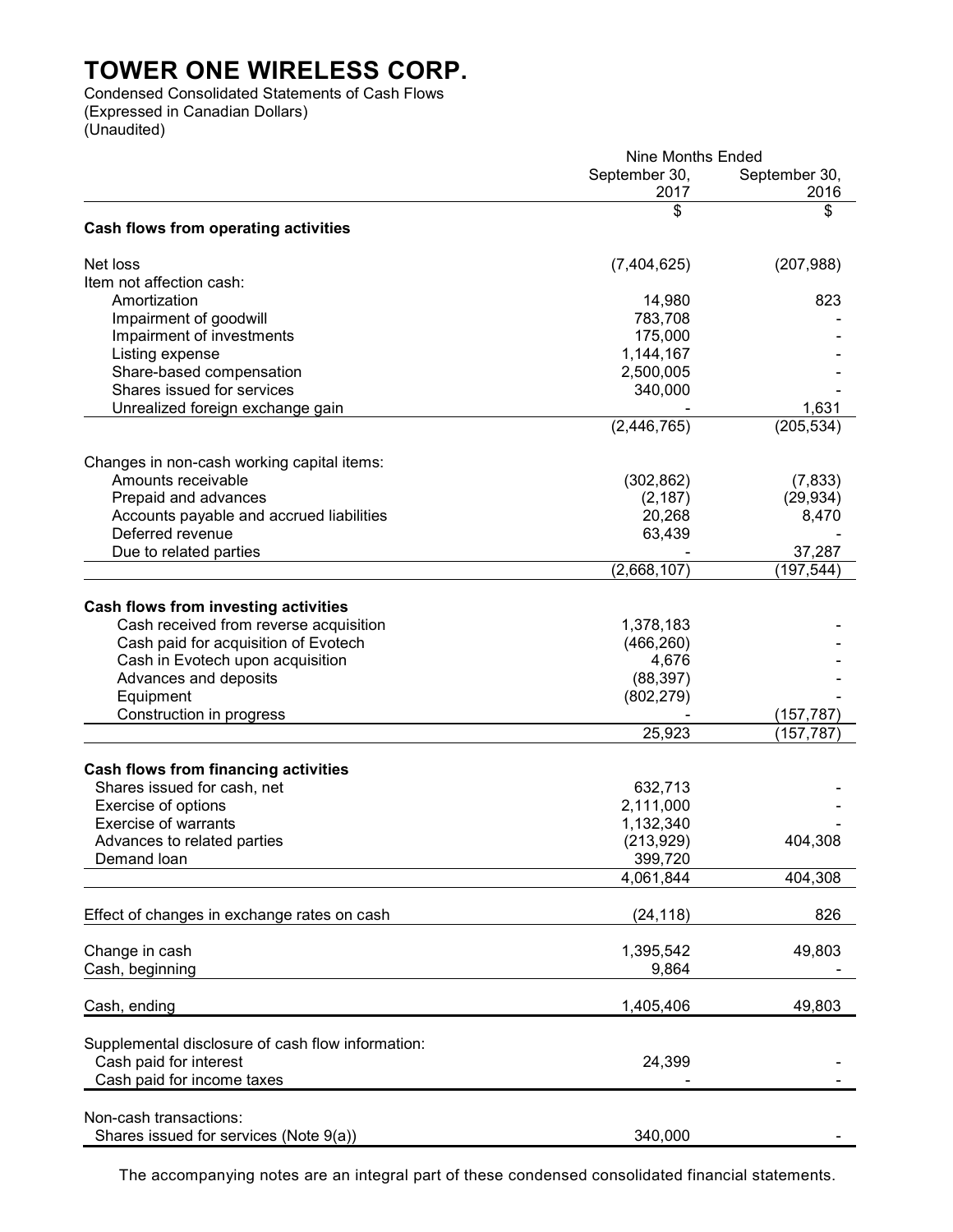Notes to Condensed Consolidated Interim Financial Statements For the Three and Nine Months Ended September 30, 2017 and 2016 (Expressed in Canadian Dollars) (Unaudited)

# 1. NATURE OF OPERATIONS AND GOING CONCERN

Tower One Wireless Corp. (formerly Pacific Therapeutics Ltd.) ("Tower One" or the "Company") was incorporated under the laws of the Province of British Columbia, Canada on September 12, 2005. On October 14, 2011, the Company became a reporting company in British Columbia and was approved by the Canadian Securities Exchange ("CSE") and commenced trading on November 16, 2011. The Company's registered office is located at Suite 605, 815 Hornby Street, Vancouver, BC, Canada V6Z 2E6.

On October 19, 2016, Tower One completed a Share Exchange Agreement (the "Agreement") with Tower Three SAS ("Tower Three") and the shareholders of Tower Three SAS. According to the Agreement, Tower One acquired Tower Three by issuing shares which resulted in the shareholders of Tower Three obtaining control of the Company (the "Acquisition"). Accordingly, this transaction was recorded as a reverse acquisition for accounting purposes, with Tower Three being identified as the accounting acquirer. These condensed consolidated interim financial statements are a continuation of the financial statements of Tower Three while the capital structure is that of the Company. The historical operation assets and liabilities of Tower Three are included in this condensed consolidated interim financial statements and the comparative figures as at and for the period ended September 30, 2016 are those of Tower Three.

Tower Three SAS was incorporated on December 30, 2015 under the Business Corporation Act of Colombia. Tower Three has secured 4G LTE cellular tower development contracts in Colombia. The Company focuses primarily on building cellular towers in municipalities where there currently is very limited or no cellular coverage, which enhances the probability of multiple carriers sharing the tower and minimizes competitive risk.

On March 30, 2017, the Company acquired entered into a Share Purchase Offer Agreement with the shareholders of Evolution Technology SA ("Evotech") to acquire 65% ownership interest in Evotech. Evotech is a private company incorporated under the laws of Argentina. Evotech's intended business is to obtain rights and permits for approval of constructing the towers in various locations in Argentina. See Note 4

These condensed consolidated interim financial statements have been prepared on the basis of accounting principles applicable to a going concern, and accordingly, do not purport to give effect to adjustments which may be required should the Company be unable to achieve the objectives above as a going concern. The net realizable value of the Company's assets may be materially less than the amounts recorded in these condensed consolidated interim financial statements should the Company be unable to realize its assets and discharge its liabilities in the normal course of business. At September 30, 2017, the Company had an accumulated deficit of \$7,472,329 which has been funded primarily by the raising equity funding. Ongoing operations of the Company are dependent upon the Company's ability to generate sufficient revenues in the future, receive continued financial support and complete equity financings. These factors raise significant doubt about the Company's ability to continue as a going concern.

## 2. STATEMENT OF COMPLIANCE AND BASIS OF PRESENTATION

These condensed consolidated interim financial statements should be read in conjunction with the Company's annual financial statements and accompanying notes for the year ended December 31, 2016. These condensed interim financial statements have been prepared using the same accounting policies and judgments and estimates as described in the Company's December 31, 2016 annual financial statements.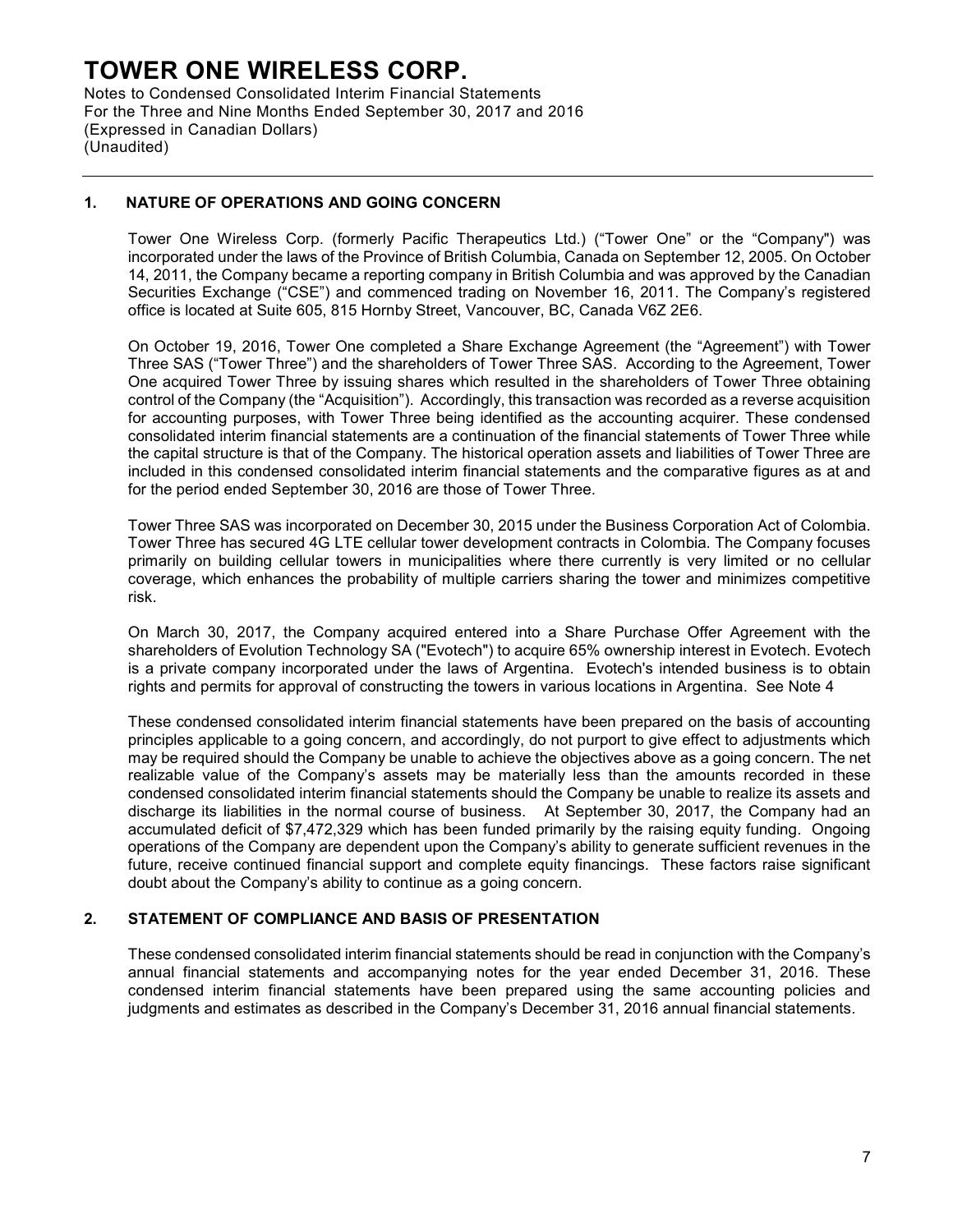Notes to Condensed Consolidated Interim Financial Statements For the Three and Nine Months Ended September 30, 2017 and 2016 (Expressed in Canadian Dollars) (Unaudited)

## 2. STATEMENT OF COMPLIANCE AND BASIS OF PRESENTATION (CONTINUED)

### (a) Statement of Compliance

These condensed consolidated interim financial statements have been prepared in accordance with International Accounting Standard 34, Interim Financial Reporting ("IAS 34") using accounting policies consistent with International Financial Reporting Standards ("IFRS") as issued by the International Accounting Standards Board ("IASB") and Interpretations of the IFRS Interpretations Committee ("IFRIC"). These condensed consolidated interim financial statements were approved and authorized for issue by the Board of Directors on November 28, 2017.

## (b) Basis of Presentation

These condensed consolidated interim financial statements were prepared on a historical cost basis, except for financial instruments classified as fair value through profit or loss. In addition, these financial statements have been prepared using the accrual basis of accounting, except for cash flow information. Thefinancial statements are presented in Canadian dollars. The functional currency of Tower One is Canadian, Tower Three is Colombian Peso and Evotech is Argentina Peso.

### (c) Basis of Consolidation

These condensed consolidated interim financial statements include the assets and operations of the Tower One, its 100% wholly owned Columbia subsidiary Tower Three and its 65% Argentina subsidiary Evotech since April 2017.

For the year ended December 31, 2016 and three months ended March 31, 2017, the financial statements include Tower One and Tower Three only.

All significant inter-company balances and transactions have been eliminated on consolidation.

### (d) Use of Estimates

The preparation of these condensed consolidated interim financial statements in accordance with IFRS requires management to make estimates and assumptions about the reported amounts of assets and liabilities, the disclosures of contingent assets and liabilities, and the results of operations. Significant areas requiring the use of management estimates include the valuation of listing expense, recognition of revenue, useful lives and impairment of long-lived assets, impairment of investments, deferred income tax assets and liabilities and share-based payment calculations. Actual results could differ from the estimates made.

The estimates and underlying assumptions are reviewed on an ongoing basis. Revisions to accounting estimates are recognized in the period in which the estimates is revised if the revision affects only that period or in the period of the revision and further periods if the review affects both current and future periods.

## Use of Judgments

Critical accounting judgments are accounting policies that have been identified as being complex or involving subjective judgments or assessments with a significant risk of material adjustment in the year:

## (i) Going concern

The assessment of the Company's ability to execute its strategy by effectively operating the Company involves judgement. Management closely monitors the operations and cash flows in the Company. Further information regarding going concern is outlined in Note 1.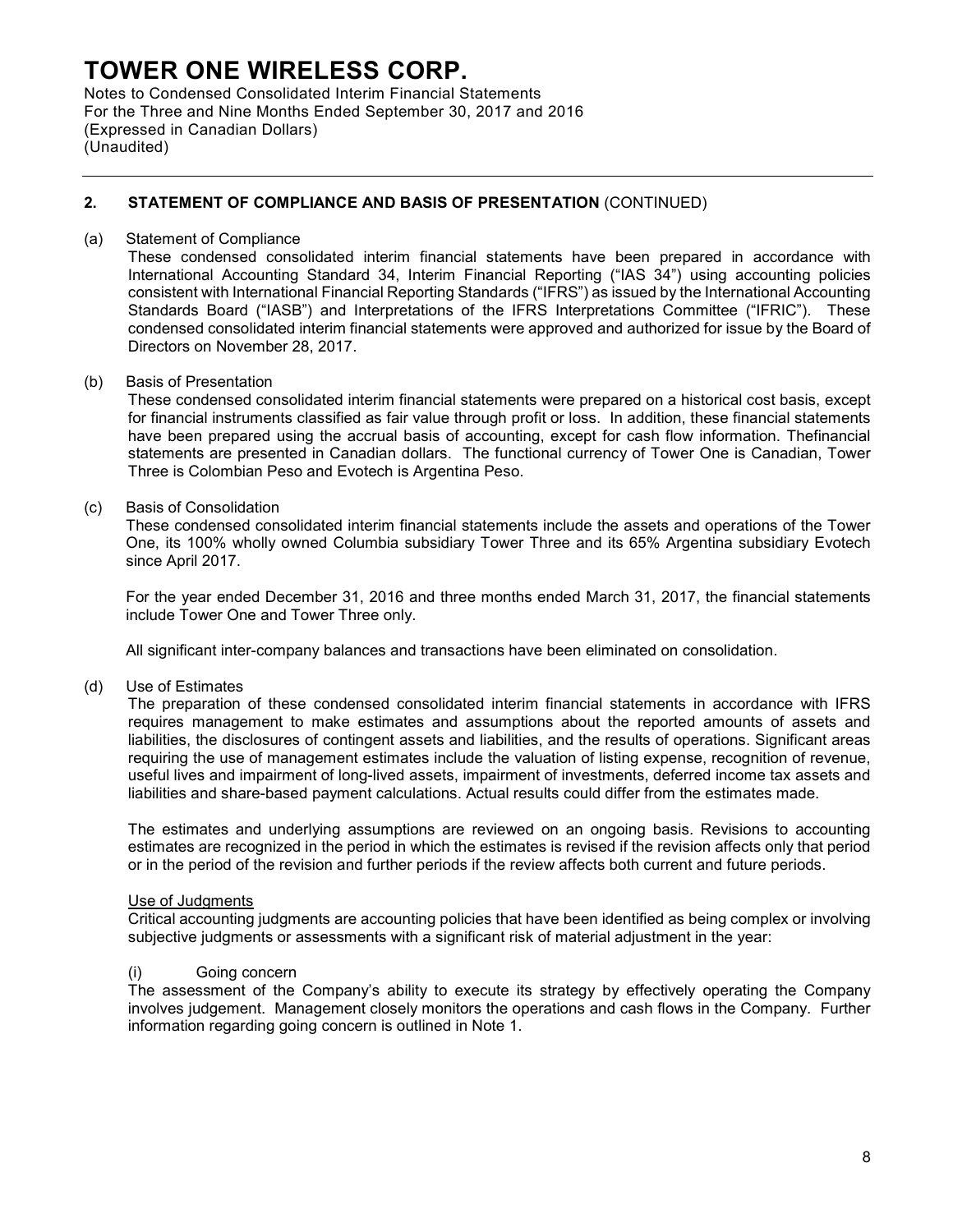Notes to Condensed Consolidated Interim Financial Statements For the Three and Nine Months Ended September 30, 2017 and 2016 (Expressed in Canadian Dollars) (Unaudited)

## 2. STATEMENT OF COMPLIANCE AND BASIS OF PRESENTATION (CONTINUED)

## (d) Use of Judgments

## (ii) Income taxes

Management exercises judgment to determine the extent to which deferred tax assets are recoverable, and can therefore be recognized in the statements of financial position and comprehensive income or loss.

## (iii) Accounting for long-term investments

The accounting for long-term investments involves judgment in the determination of control and power held by the Company.

## 3. REVERSE ACQUISITION AND LISTING EXPENSE

On January 12, 2017, the Company completed the transactions described in Note 1 by issuing 30,000,000 common shares to the shareholders of Tower Three. For accounting purposes, the Acquisition is considered to be outside the scope of IFRS 3 Business Combinations since Tower One was not considered as a business prior to the Acquisition and were limited to the management of cash resources and the maintenance of its listing and accordingly did not constitute a business. The Acquisition is accounted for in accordance with IFRS 2 Share-based Payment whereby Tower Three is deemed to have issued shares in exchange for the net assets or liabilities of Tower One together with its listing status at the fair value of the consideration received by Tower Three.

Since the share and share based consideration allocated to the former shareholders of the Company on closing the Acquisition is considered within the scope of IFRS 2, and the Company cannot identify specifically some or all of the goods or service received in return for the allocation of the shares, the value in excess of the net identifiable assets or obligations plus liabilities assumed by the Company acquired on closing was expensed in the statement of comprehensive loss as listing expense.

The share based compensation in the amount of \$1,010,383 included in the listing expense is comprised of the fair value of the existing shares prior to the Acquisition at \$0.15 per share retained by the former shareholders of the Company. The \$0.15 value for the above-mentioned shares was based on the fair value from the concurrent private placement.

The fair value of all the consideration given and charged to listing expense was comprised of:

|                                                    | \$          |
|----------------------------------------------------|-------------|
| Fair value of share based consideration allocated: |             |
| Deemed share issuance                              | 1,010,383   |
| Identifiable net obligations assumed:              |             |
| Cash and cash equivalent                           | (1,378,183) |
| Subscriptions received for private placement       | 1,602,257   |
| Other assets                                       | (230, 097)  |
| Liabilities                                        | 139,807     |
|                                                    | 133,784     |
| Total listing expense                              | 1,144,167   |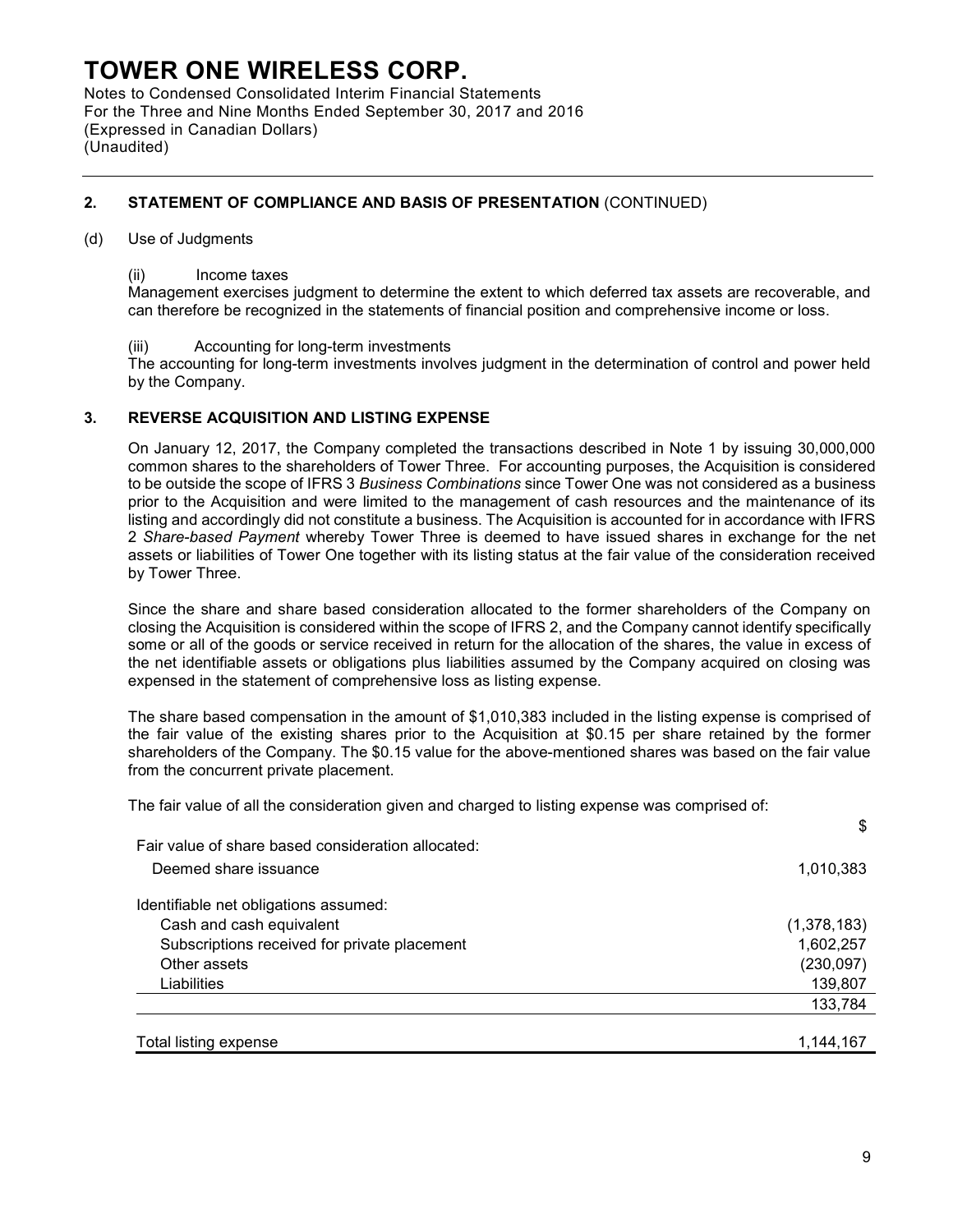Notes to Condensed Consolidated Interim Financial Statements For the Three and Nine Months Ended September 30, 2017 and 2016 (Expressed in Canadian Dollars) (Unaudited)

# 4. ACQUISITION OF EVOLUTION TECHNOLOGY SA

On March 30, 2017, the Company entered into a Share Purchase Offer Agreement with the shareholders of Evotech to acquire 65% ownership interest in Evotech. Since its incorporation on March 10, 2016, it has obtained various permits for constructing the towers for cellular coverage. The purpose and business scope of Evotech includes constructing towers for the telecommunication services.

To obtain the 65% ownership interest, the Company paid US\$350,000 to the original shareholders of Evotech and transferred US\$400,000 to Evotech for operating expenses. The Company also issued 1,500,000 common shares at fair value of \$480,000 to the consultants for this transaction. In addition, the Company committed to contribute the funds necessary for Evotech to construct 50 towers, or a lower number of towers to be agreed between the parties, for up to a total maximum amount of US\$3,500,000. Sellers have the options to exchange all and not less than all of the remaining 35% ownership interest for 7,000,000 common shares of the Company, subject to the option is exercised on or before June 30, 2018 and by the time of exercise, Evotech has constructed 50 towers.

The following table presents the allocation of the purchase price to the assets acquired and liabilities assumed based on their estimated fair values, which is the same as the carrying values, at the date of acquisition:

|                                                   | \$        |
|---------------------------------------------------|-----------|
| Cash                                              | 4,676     |
| Other receivables                                 | 43,042    |
| Due from shareholders                             | 6,490     |
| Construction in progress                          | 203,312   |
| Goodwill                                          | 1,205,705 |
| Less: liabilities assumed                         |           |
| Accounts payable                                  | (7,440)   |
| Net assets of Evotech                             |           |
|                                                   | 1,455,785 |
| Net assets attributed to non-controlling interest | (509,525) |
| Total consideration                               | 946,260   |

As of September 30, 2017, Evotech was still in the progress of constructing the towers as required in the acquisition agreements. As a result, the Company determined to fully impaired as the indication of generating revenue is uncertain.

## 5. SIGNIFICANT ACCOUNTING POLICIES

### Loss per share

Basic loss per share is computed by dividing the net loss for the period by the weighted average number of common shares outstanding during the period. To compute diluted loss per share, adjustments are made to common shares outstanding. The weighted average number of common shares outstanding is adjusted to include the number of additional common shares that would be outstanding if, at the beginning of the period or at time of issuance, all options and warrants were exercised. The proceeds from exercise are assumed to be used to purchase the Company's common shares at their average market price during the period. For the periods presented, this calculation proved to be anti-dilutive.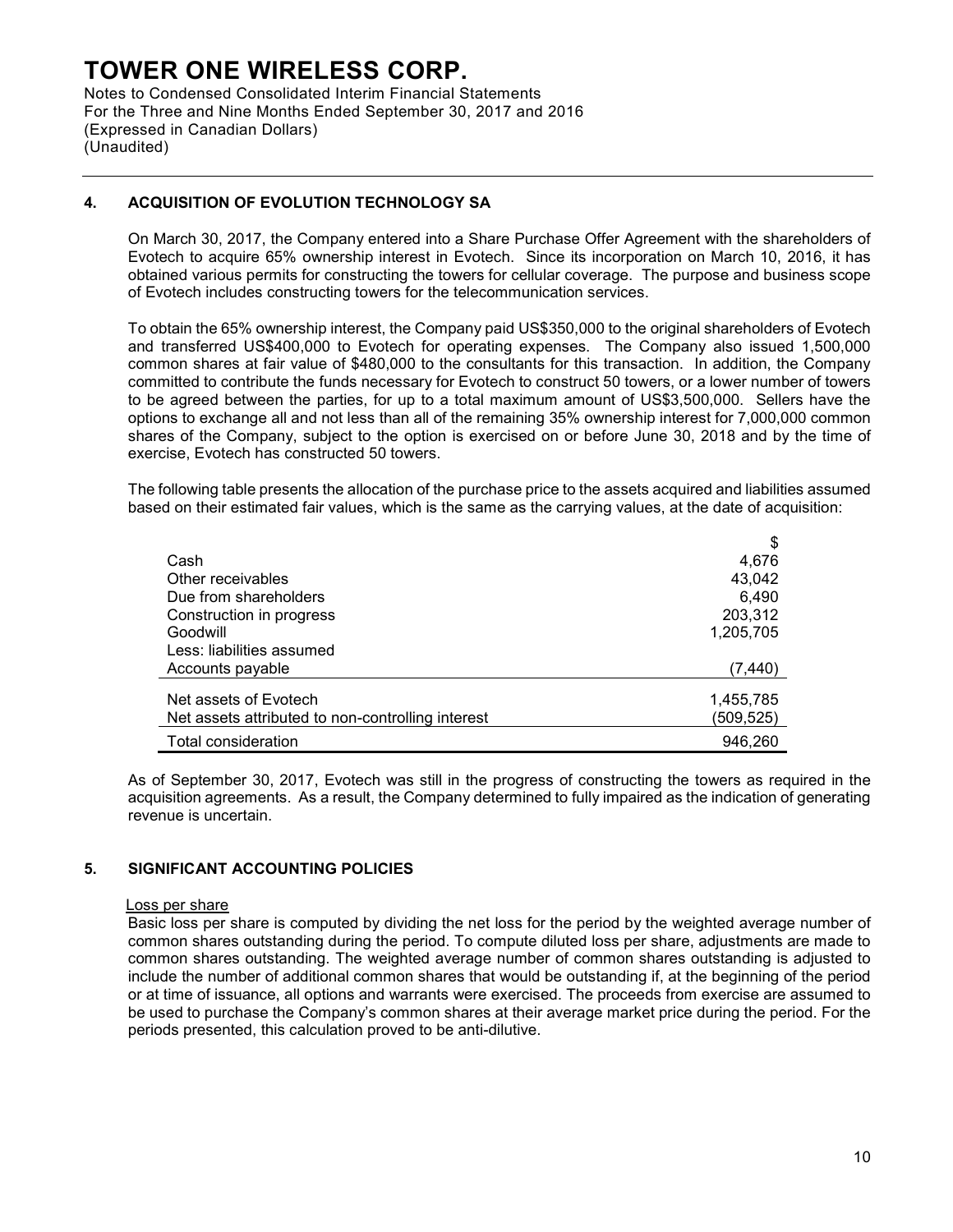Notes to Condensed Consolidated Interim Financial Statements For the Three and Nine Months Ended September 30, 2017 and 2016 (Expressed in Canadian Dollars) (Unaudited)

## 5. SIGNIFICANT ACCOUNTING POLICIES (CONTINUED)

### Revenue recognition

The Company's revenue is derived from leasing of towers to various telecommunication companies. Leasing revenue is recognized on a straight-line basis over the terms of the leases. The term of existing lease agreements is between five to thirteen years.

## Foreign currency translation

The functional currencies of Tower Three is Columbian Peso and Evotech is Argentina Peso.

Items included in the financial statements are measured using the currency of the primary economic environment in which the entity operates (the "functional currency"). Foreign currency transactions are translated into the functional currency using the exchange rates prevailing at the dates of the transaction. Foreign exchange gains and losses resulting from the settlement of such transactions and from the translation of monetary assets and liabilities not denominated in the functional currency of an entity are recognized in the profit or loss.

Assets and liabilities of entities with functional currencies other than Canadian dollars are translated at the year end rates of exchange, and the results of their operations are translated at average rates of exchange for the year. The resulting translation adjustments are included in accumulated other comprehensive income in shareholders' equity.

For the period ended September 30, 2017, an unrealized foreign exchange translation gain of \$65,836 was recorded under accumulated other comprehensive loss as a result of changes in the value of the Columbian Peso and Argentina Peso with respect to the Canadian dollar.

## Impairment

Non-financial assets are tested for impairment whenever events or changes in circumstances indicate that an asset's carrying amount may be less than its recoverable amount. Management uses judgment to estimate these inputs and any changes to these inputs could have a material impact on the impairment calculation. For impairment testing, non-financial assets that do not generate independent cash flows are grouped together into cash-generating units (CGUs), which represent the levels at which largely independent cash flows are generated. An impairment loss is recognized in earnings to the extent that the carrying value of an asset, CGU or group of CGU's exceeds its estimated recoverable amount. The recoverable amount of an asset, CGU or group of CGU's is the greater of its value in use and its fair value less cost to sell. Value in use is calculated as the present value of the estimated future cash flows discounted at appropriate pre-tax discount rates. An impairment loss relating to a specific asset reduces the carrying value of the asset. An impairment loss relating to a group of CGU's is allocated on a pro-rata basis to reduce the carrying value of the assets in the units comprising the group. A previously recognized impairment loss related to non-financial assets is assessed at each reporting date for any indications that the loss has decreased or no longer exists. An impairment loss related to non-financial assets is reversed if there is a subsequent increase in the recoverable amount. An impairment loss is reversed only to the extent that the asset's carrying value does not exceed the carrying value that would have been determined, net of depreciation or amortization, if no loss had been recognized.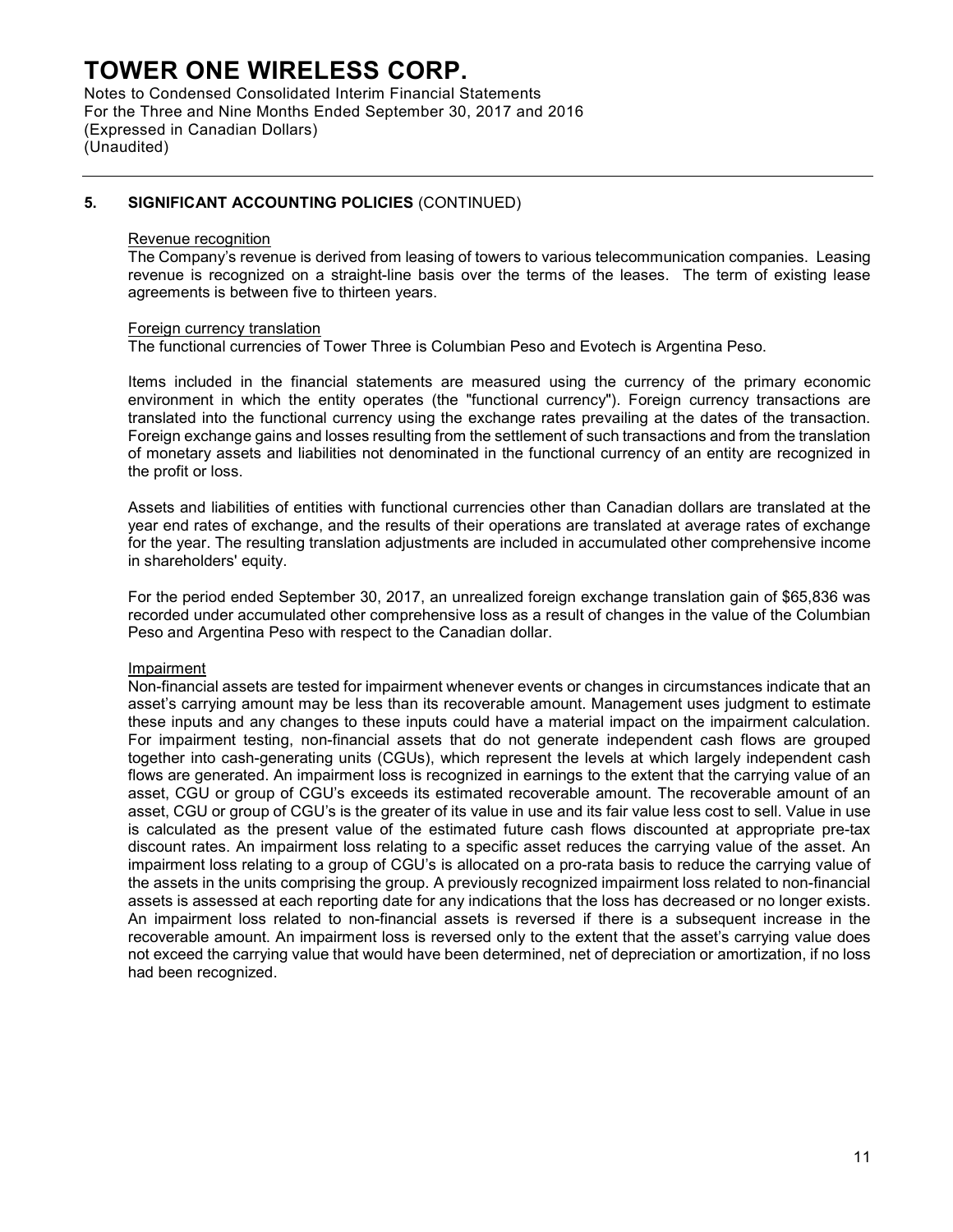Notes to Condensed Consolidated Interim Financial Statements For the Three and Nine Months Ended September 30, 2017 and 2016 (Expressed in Canadian Dollars) (Unaudited)

# 5. SIGNIFICANT ACCOUNTING POLICIES (CONTINUED)

### Share capital

Common shares are classified as equity. Transaction costs directly attributable to the issue of common shares and share options are recognized as a deduction from equity, net of any tax effects. Common shares issued for consideration other than cash, are valued based on their market value at the date the shares are issued.

The Company has adopted a residual value method with respect to the measurement of shares and warrants issued as private placement units. The residual value method first allocates value to the more easily measurable component based on fair value and then the residual value, if any, to the less easily measurable component. The Company considers the fair value of common shares issued in a private placement to be the more easily measurable component and the common shares are valued at their fair value, as determined by the closing quoted bid price on the announcement date. The balance, if any, is allocated to the attached warrants. Any fair value attributed to the warrants is recorded as reserves.

## Share-based payments

Share-based payments to employees are measured at the fair value of the instruments issued and amortized over the vesting periods. Share-based payments to non-employees are measured at the fair value of the goods or services received or the fair value of the equity instruments issued, if it is determined the fair value of the goods or services cannot be reliably measured, and are recorded at the date the goods or services are received. The amount recognized as an expense is adjusted to reflect the number of awards expected to vest. The offset to the recorded cost is to warrants and options reserve. Consideration received on the exercise of stock options is recorded as share capital and the related amount in warrants and options reserve is transferred to share capital. Charges for options that are forfeited before vesting are reversed from sharebased payments reserve. For those options that expire or are forfeited after vesting, the recorded value is transferred to deficit.

### Income taxes

The Company uses the asset and liability method of accounting for income taxes. Under this method, deferred tax assets and liabilities are recognized for the future tax consequences attributable to differences between the financial statement carrying amounts of existing assets and liabilities and their respective tax basis. Deferred tax assets and liabilities are measured using substantively enacted tax rates expected to apply to taxable income in the years in which those temporary differences are expected to be recovered or settled. Deferred income tax assets result from unused loss carry-forwards, resource related pools and other deductions. A deferred tax asset is recognized for unused tax losses, tax credits and deductible temporary differences to the extent that it is probable that future taxable profits will be available against which they can be utilized.

Deferred tax assets are reviewed at each reporting date and are reduced to the extent that it is no longer probable that the related tax benefit will be realized.

### Long-lived assets

Long-lived assets are stated at cost which includes the acquisition price and any direct costs to bring the asset into productive use at its intended location.

Amortization for equipment is recognized using the straight line method over their estimated useful lives at a rate of 5% per year.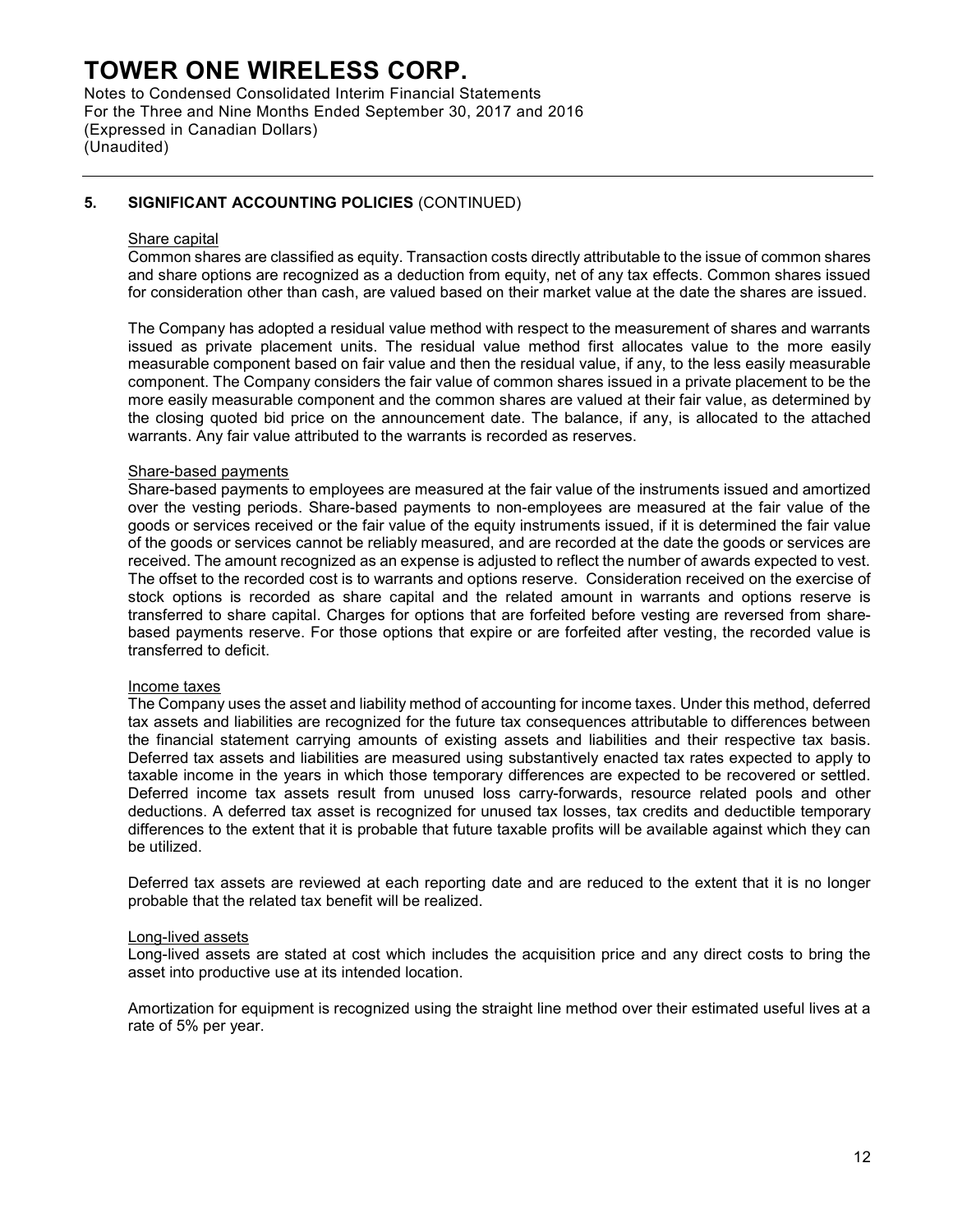Notes to Condensed Consolidated Interim Financial Statements For the Three and Nine Months Ended September 30, 2017 and 2016 (Expressed in Canadian Dollars) (Unaudited)

# 5. SIGNIFICANT ACCOUNTING POLICIES (CONTINUED)

## Provisions

Provisions are recorded when a present legal or constructive obligation exists as a result of past events where it is probable that an outflow of resourced embodying economic benefits will be required to settle the obligation, and a reliable estimate of the amount of the obligation can be made. The amount recognized as a provision is the best estimate of the consideration required to settle the present obligation at the statement of financial position date, taking into account the risks and uncertainties surrounding the obligation. Where a provision is measured using the cash flows estimated to settle the present obligation, its carrying amount is the present value of those cash flows. When some or all of the economic benefits required to settle a provision are expected to be recovered from a third party, the receivable is recognized as an asset if it is virtually certain that reimbursement will be received and the amount receivable can be measured reliably.

## Financial instruments

## (a) Financial assets

The Company classifies its financial assets in the following categories: held-to-maturity, fair value through profit or loss ("FVTPL"), loans and receivables, and available-for-sale ("AFS"). The classification depends on the purpose for which the financial assets were acquired. The Company's accounting policy for each category is as follows:

## Fair value through profit or loss

This category comprises derivatives, or assets acquired or incurred principally for the purpose of selling or repurchasing it in the near term. They are carried in the statement of financial position at fair value with changes in fair value recognized through profit or loss.

## Loans and receivables

These assets are non-derivative financial assets with fixed or determinable payments that are not quoted in an active market. They are carried at amortized cost less any provision for impairment. Individually significant receivables are considered for impairment when they are past due or when other objective evidence is received that a specific counterparty will default.

These assets are non-derivative financial assets with fixed or determinable payments and fixed maturities that the Company's management has the positive intention and ability to hold to maturity. These assets are measured at amortized cost using the effective interest method. If there is objective evidence that the investment is impaired, determined by reference to external credit ratings and other relevant indicators, the financial asset is measured at the present value of estimated future cash flows. Any changes to the carrying amount of the investment, including impairment losses, are recognized through profit or loss.

## Available-for-sale

Non-derivative financial assets not included in the above categories are classified as available-for- sale. They are carried at fair value with changes in fair value recognized directly in other comprehensive income (loss). Where a decline in the fair value of an available-for-sale financial asset constitutes objective evidence of impairment, the amount of the loss is removed from other comprehensive income (loss) and recognized in profit or loss.

The Company has classified its cash at fair value through profit or loss. The Company's amounts receivable is classified as loans and receivables.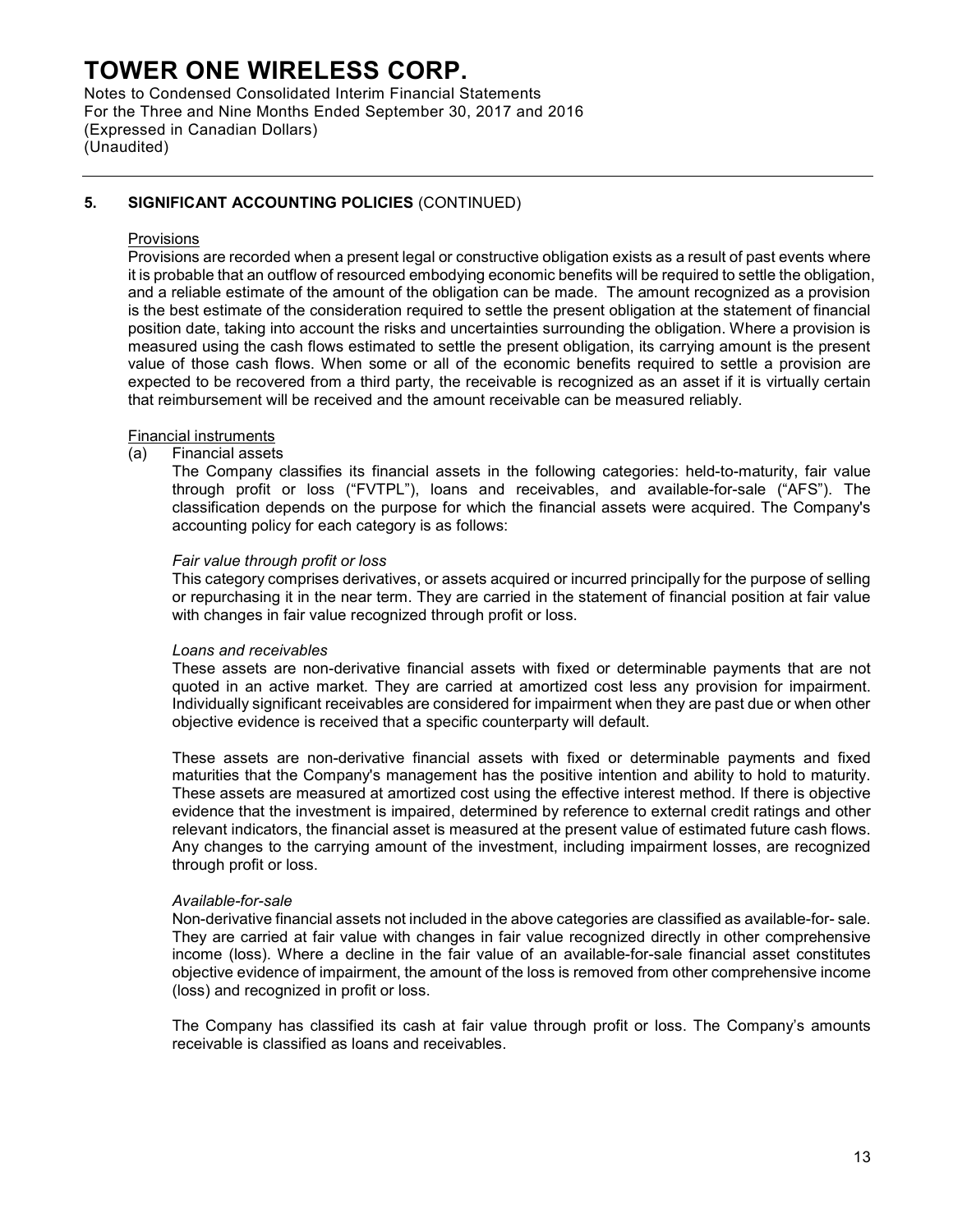Notes to Condensed Consolidated Interim Financial Statements For the Three and Nine Months Ended September 30, 2017 and 2016 (Expressed in Canadian Dollars) (Unaudited)

# 5. SIGNIFICANT ACCOUNTING POLICIES (CONTINUED)

## Financial instruments (continued)

- (a) Financial assets (continued)
	- Impairment of financial assets

A financial asset is assessed at each reporting date to determine whether there is any objective evidence that it is impaired. A financial asset could be impaired if objective evidence indicates that one or more events have had a negative effect on the estimated future cash flows of that asset.

An impairment loss in respect of a financial asset measured at amortized cost is calculated as the difference between its carrying amount and the present value of the estimated future cash flows, discounted at the original effective interest rate.

Individually significant financial assets are tested for impairment on an individual basis. The remaining financial assets are assessed collectively in groups that share similar credit risk characteristics.

An impairment loss is reversed if the reversal can be related objectively to an event occurring after the impairment loss was recognized. For financial assets measured at amortized cost, this reversal is recognized in profit or loss.

(b) Financial liabilities

The Company classifies its financial liabilities into one of two categories, depending on the purpose for which the liability was acquired. The Company's accounting policy for each category is as follows:

Fair value through profit or loss - This category comprises derivatives, or liabilities acquired or incurred principally for the purpose of selling or repurchasing it in the near term. They are carried in the statement of financial position at fair value with changes in fair value recognized through profit or loss.

Other financial liabilities: This category consists of liabilities carried at amortized cost using the effective interest method.

The Company's accounts payable is classified as other financial liabilities.

## Adoption of new pronouncements

The Company did not adopt any new or amended accounting standards during the period ended September 30, 2017 which had a significant impact on the condensed consolidated interim Financial Statements.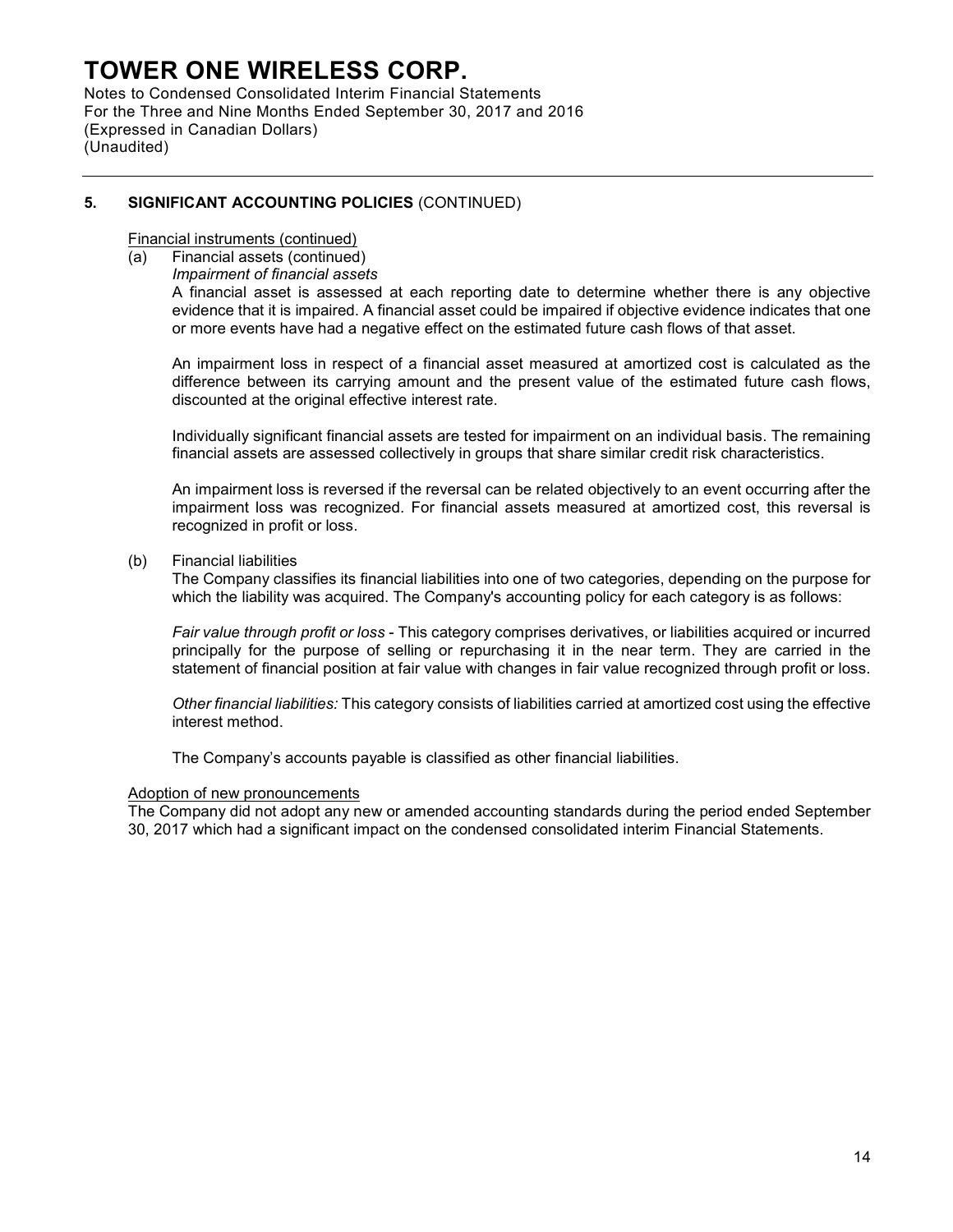Notes to Condensed Consolidated Interim Financial Statements For the Three and Nine Months Ended September 30, 2017 and 2016 (Expressed in Canadian Dollars) (Unaudited)

# 5. SIGNIFICANT ACCOUNTING POLICIES (CONTINUED)

## Recent accounting pronouncements

Certain new standards, interpretations and amendments to existing standards have been issued by the IASB that are mandatory for future accounting periods. Some updates that are not applicable or are not consequential to the Company may have been excluded from the list below.

## Standard effective for annual periods beginning on or after January 1, 2018

IFRS 9 Financial Instruments - In November 2009, as part of the IASB project to replace IAS 39 Financial Instruments: Recognition and Measurement, the IASB issued the first phase of IFRS 9, that introduces new requirements for the classification and measurement of financial assets. The standard was revised in October 2010 to include requirements regarding classification and measurement of financial liabilities. In November 2013 the standard was revised to add the new general hedge accounting requirements. The standard was finalized in July 2014 and was revised to add a new expected loss impairment model and amends the classification and measurement model for financial assets by adding a new fair value through other comprehensive income ("FVTOCI") category for certain debt instruments and additional guidance on how to apply the business model and contractual cash flow characteristics test. The Company's preliminary assessment is that the standard is not expected to have a significant impact on the financial statements. As facts and circumstances may change during the period leading up to the initial date of recognition, the Company's assessment of the potential impact is subject to change.

IFRS 15 - Revenue from Contracts with Customers -On May 28, 2014 the IASB issued IFRS 15, "Revenue from contracts with customers". IFRS 15 will replace IAS 11, "Construction contracts", IAS 18, "Revenue", IFRIC 13, "Customer loyalty programmes", IFRIC 15, "Agreements for the construction of real estate", IFRIC 18, "Transfers of assets from customers" and SIC 31, "Revenue – barter transactions involving advertising services". The standard contains a single model that applies to contracts with customers and two approaches to recognizing revenue: at a point in time; or over time. The model features a contract-based five-step analysis of transactions to determine whether, how much and when revenue is recognized. New estimates and judgmental thresholds have been introduced, which may affect the amount and/or timing of revenue recognized. The new standard applies to contracts with customers. It does not apply to insurance contracts, financial instruments or lease contracts, which fall in the scope of other IFRSs. The Company's preliminary assessment is that the standard is not expected to have a significant impact on the recognition or measurement of revenue. As facts and circumstances may change during the period leading up to the initial date of recognition, the Company's assessment of the potential impact is subject to change.

## Standard effective for annual periods beginning on or after January 1, 2019

IFRS 16 – Leases-On January 13, 2016 the IASB issued IFRS 16, "Leases". This standard introduces a single lessee accounting model and requires a lessee to recognize assets and liabilities for all leases with a term of more than 12 months, unless the underlying asset is of low value. A lessee is required to recognize a right-ofuse asset representing its right to use the underlying asset and a lease liability representing its obligation to make lease payments. This standard substantially carries forward the lessor accounting requirements of IAS 17, while requiring enhanced disclosures to be provided by lessors. Other areas of the lease accounting model have been impacted, including the definition of a lease.

The new standard is effective for annual periods beginning on or after January 1, 2019. Earlier application is permitted for entities that apply IFRS 15, "Revenue from contracts with customers" at or before the date of initial adoption of IFRS 16.

The Company has not early adopted these standards, amendments and interpretations and anticipates that the application of these standards, amendments and interpretations will not have a material impact on the financial position and financial performance of the Company.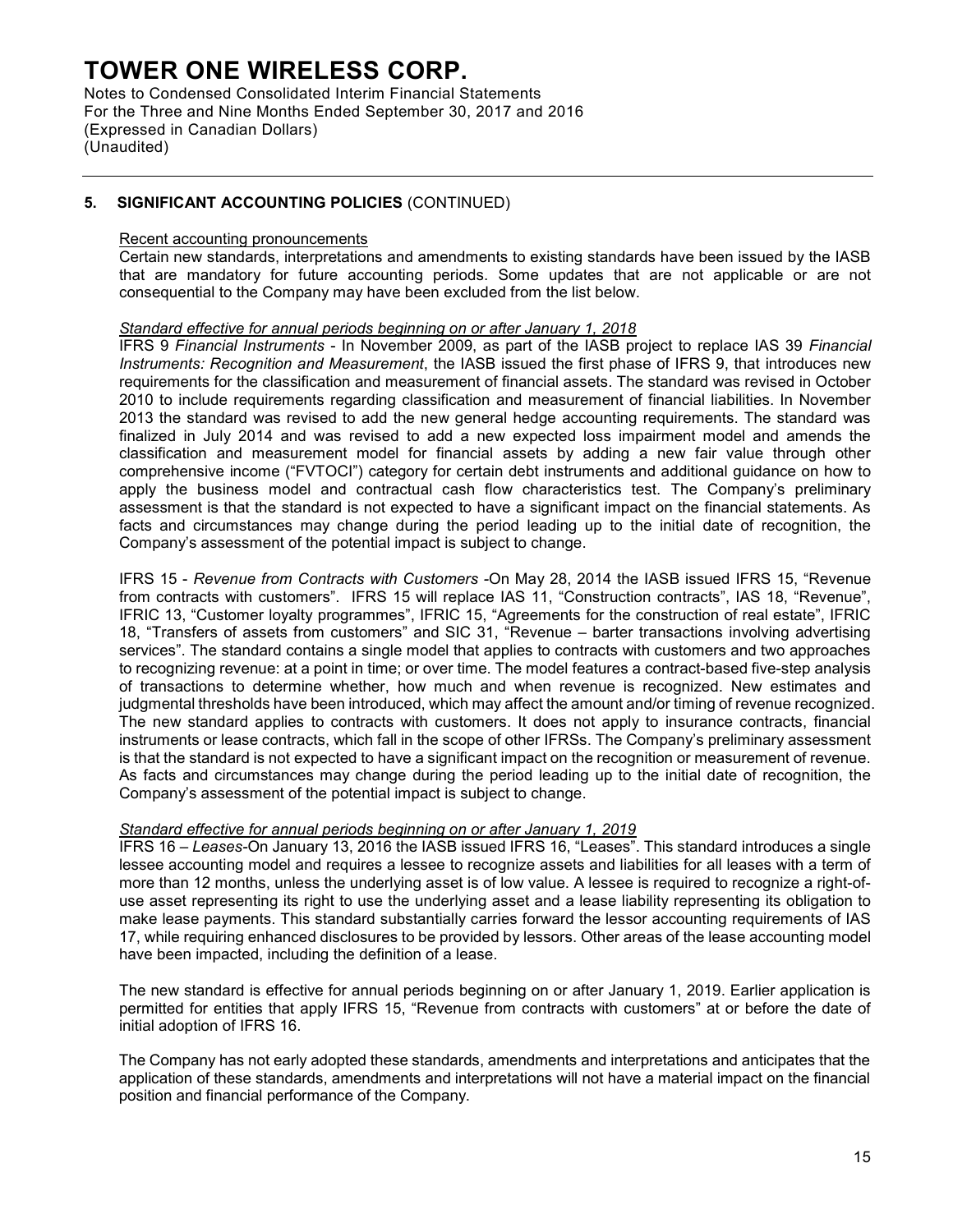Notes to Condensed Consolidated Interim Financial Statements For the Three and Nine Months Ended September 30, 2017 and 2016 (Expressed in Canadian Dollars) (Unaudited)

| <b>EQUIPMENT</b>                                      |                           |
|-------------------------------------------------------|---------------------------|
| Cost                                                  | \$                        |
| December 31, 2015                                     |                           |
| Construction                                          | 244,708                   |
| Foreign exchange movement                             | 7,313                     |
| December 31, 2016                                     | 252,021                   |
| Construction                                          | 987,044                   |
| Foreign exchange movement                             | (113, 132)                |
|                                                       |                           |
| September 30, 2017<br><b>Accumulated amortization</b> |                           |
|                                                       |                           |
| December 31, 2015<br><b>Additions</b>                 |                           |
| Foreign exchange movement                             | 1,125,933<br>3,440<br>103 |
| December 31, 2016                                     | 3,543                     |
| <b>Additions</b>                                      |                           |
| Foreign exchange movement                             | 14,980<br>(1, 364)        |

## 7. RELATED PARTY TRANSACTIONS

Due to related parties consists of short term amounts advanced to, services rendered and expenses paid on behalf of the Company by shareholders of the Company. These amounts are unsecured, non-interest bearing, and payable on demand. As at September 30, 2017 and December 31, 2016, the Company has the following balances with related parties:

|                                                                     | September 30, | December 31, |
|---------------------------------------------------------------------|---------------|--------------|
|                                                                     | 2017          | 2016         |
| Due from (to) related parties:                                      | 5             | \$           |
| Tower One Wireless Corp.                                            |               | (189, 589)   |
| Amounts owing to a director or a company controlled by the director |               | (356,268)    |
| Amounts owing to the parent of the CEO                              |               | (69, 665)    |
|                                                                     |               | (615, 522)   |
|                                                                     |               |              |
| Demand loan (see Note 8)                                            | (399,720)     |              |

During the period ended September 30, 2017, the Company granted 275,000 stock options to directors and officers and recorded share-based compensation of \$70,384.

Key management personnel receive compensation in the form of short-term employee benefits, share-based payments, and post-employment benefits. Key management personnel include the Chief Executive Officer, Chief Financial Officer, and directors of the Company. The remuneration of key management for this quarter is as follows:

|                       | September 30,<br>2017 | September 30,<br>2016 |
|-----------------------|-----------------------|-----------------------|
|                       |                       | \$                    |
| Consulting fees - CEO | 37.500                | $\sim$                |
|                       |                       | $\sqrt{2}$            |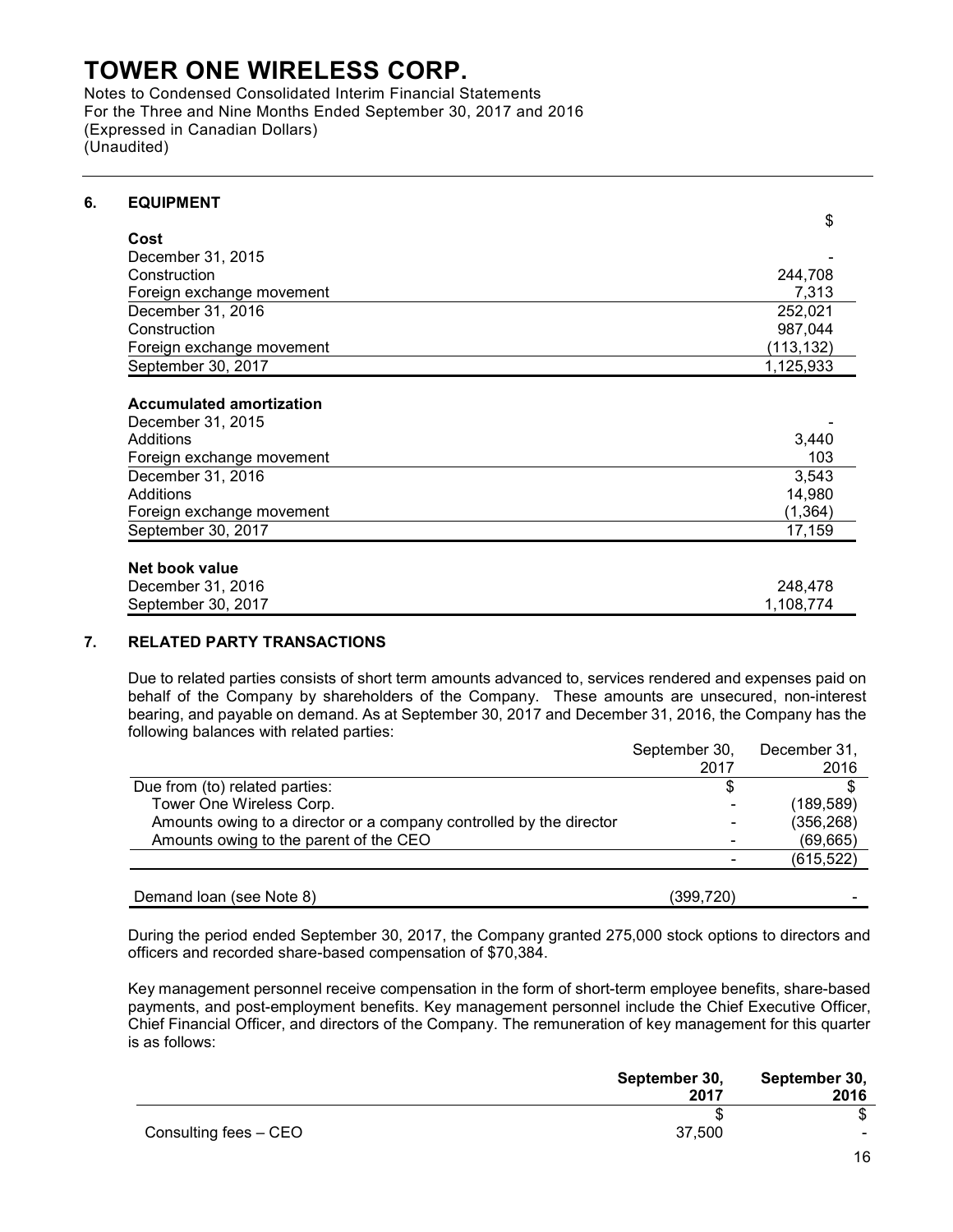Notes to Condensed Consolidated Interim Financial Statements For the Three and Nine Months Ended September 30, 2017 and 2016 (Expressed in Canadian Dollars) (Unaudited)

Consulting fees – CFO 23,952 -

## 8. DEMAND LOAN

On September 28, 2017, the Company entered into a loan agreement in the amount of \$399,720 (USD\$300,000) with a company controlled by a director of the Company. The loan is unsecured, bears interest at 24% per annum and repayable in 120 days. The Company is also required to pay the entire outstanding loan balance within 15 days upon receiving a written demand from the Lender. If the loan is not paid on the due date, the Company will pay a monthly penalty fee of 10% of the principal loan, and continue paying the accrued interest. In addition, the Company will also grant 300,000 stock options to the Lender. As at September 30, 2017 and November 28, 2017, these stock options were not granted by the Company.

## 9. SHARE CAPITAL

#### a) Authorized:

| Unlimited | Class A common shares without par value              |
|-----------|------------------------------------------------------|
| 1.500.000 | Class B Series I preferred shares without par value  |
| 1.000.000 | Class B Series II preferred shares without par value |

Issued and outstanding:

On January 12, 2017, the Company closed a non-brokered private placement and issued 15,484,912 units at \$0.15 per unit for gross proceeds of \$2,322,737. Each unit is comprised of one common share and one share purchase warrant exercisable for one common share at an exercise price of \$0.40 for 12 months following the transaction. If the share price trades at \$0.60 for 10 consecutive trading days then the warrant holders will receive notice from the Company to accelerate the exercise of the warrants within 10 days or they will expire. The Company paid finders and brokers cash commissions of \$87,767 and issued 585,117 broker warrants with the same terms as the warrants in the private placement. The broker warrants have the same terms as those issued as part of the units.

On April 18, 2017, the Company issued 500,000 common shares to Rojo Resources Ltd. (Rojo). Under the Assignment Agreement, the Company has taken assignment of all the Company's assets, trade secrets and receivables for a consideration of issuing 500,000 common shares to Rojo. This Assignment Agreement was subsequently terminated and as a result, the fair value of the investment in the amount of \$175,000 was fully written off.

On June 21, 2017, the Company issued a total of 1,000,000 common shares to settle accounts payable of \$340,000. As the fair value of the shares was \$340,000, no gain or loss on debt settlement has been recorded by the Company.

On June 19, 2016, the Company announced warrant price reduction and exercise incentive program. Under the incentive program, the exercise price of the warrants reduced to \$0.30 if exercise prior to July 21, 2017 and one Incentive Warrant will be granted for each warrant exercised. Each Incentive Warrant will be exercisable to acquire one common share at a price of \$0.50 for one year. As a result, 3,774,466 warrants were exercised under this program and consequently, 3,774,466 Incentive Warrants were issued. The Company received proceeds of \$1,132,340 for the exercise of warrants.

On June 19, 2017, the Company issued 1,500,000 common shares as consulting fees for the Evotech transaction at a fair value of \$480,000.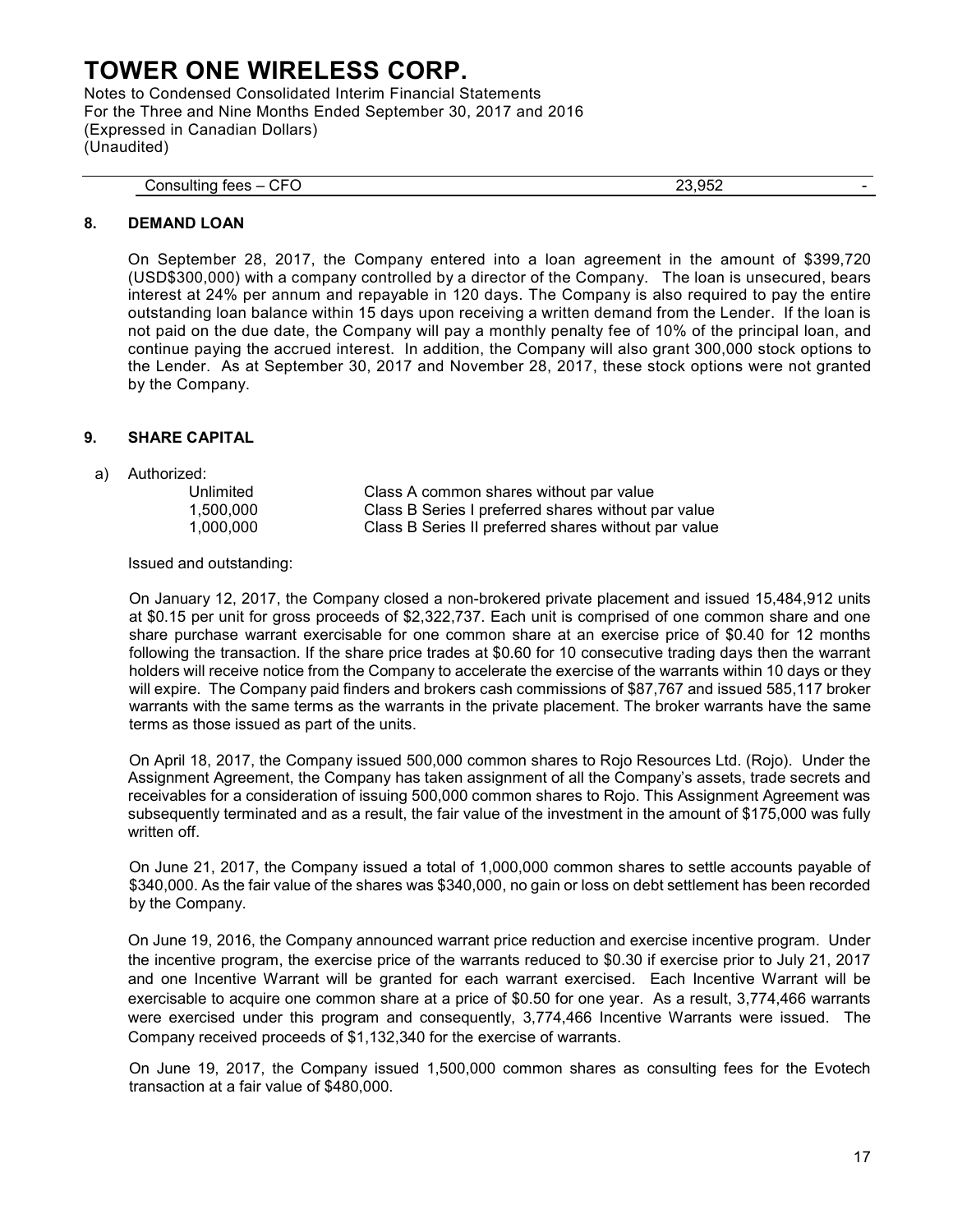Notes to Condensed Consolidated Interim Financial Statements For the Three and Nine Months Ended September 30, 2017 and 2016 (Expressed in Canadian Dollars) (Unaudited)

During the period ended September 30, 2017, the Company received \$2,111,000 for exercise of 8,830,435 stock options. Fair value of \$2,161,238 was transferred from contributed surplus to share capital.

## 9. SHARE CAPITAL (CONTINUED)

### b) Escrowed shares

Pursuant to an escrow agreement dated, the 30,000,000 common shares issued pursuant to the Acquisition are subject to escrow restrictions. The escrow shares will be released based on certain performance conditions. At September 30, 2017, all the 30,000,000 common shares remain in escrow.

In addition, the 500,000 common shares issued to Rojo are subject to escrow restrictions. These escrow shares will be released 10% on the issuance date, with the remaining to be released 15% every six months. As of September 30, 2017, there were 450,000 common shares remain in escrow.

## c) Warrants

As part of the January 12, 2017 private placement, the Company issued 15,484,912 warrants. Each warrant allows the holder of the unit to acquire one additional Common Share until January 12, 2018 at an exercise price of \$0.40. In addition, the Company issued 585,117 agent warrants as part of the share issue costs. The fair value of the warrants was determined to be \$208,211 or \$0.36 per warrant using the Black-Scholes option pricing model, which requires management to make estimates that are subjective and may not be representative of the actual results. Changes in assumptions can materially affect estimates of fair value. The following assumptions were used for the calculation:

| Risk free interest rate  | 0.76%   |
|--------------------------|---------|
| Expected life (in years) | 2 years |
| Expected volatility      | 225%    |
| Expected dividend yield  | $0\%$   |
| Expected forfeiture rate | $0\%$   |

During the period ended September 30, 2017, 3,774,466 warrants were exercised at \$0.30 per share as described in Note 9(a) above. As a result, 3,774,466 Incentive Warrants were granted. No value has been recorded in these Incentive Warrants since they are considered as capital transaction.

Information regarding the Company's outstanding warrants is summarized below:

|                             | Expiry date      | <b>Number</b> | Exercise price |
|-----------------------------|------------------|---------------|----------------|
| Balance, December 31, 2016  | $\blacksquare$   |               |                |
| Granted                     | January 12, 2018 | 16,070,029    | \$0.40         |
| Exercised                   | January 12, 2018 | (3,774,466)   | \$0.30         |
| Incentive Warrants granted  | July 21, 2018    | 3,774,466     | \$0.50         |
|                             |                  |               |                |
| Balance, September 30, 2017 |                  | 16,070,029    |                |

The following table summarizes the share purchase warrants outstanding and exercisable as at September 30, 2017:

|                      |                | Remaining contractual |                  |
|----------------------|----------------|-----------------------|------------------|
| Warrants outstanding | Exercise price | life (vears)          | Expiry date      |
| 12,295,563           | \$0.40         | 0.28                  | January 12, 2018 |
| 3.774.466            | \$0.50         | 0.81                  | July 21, 2018    |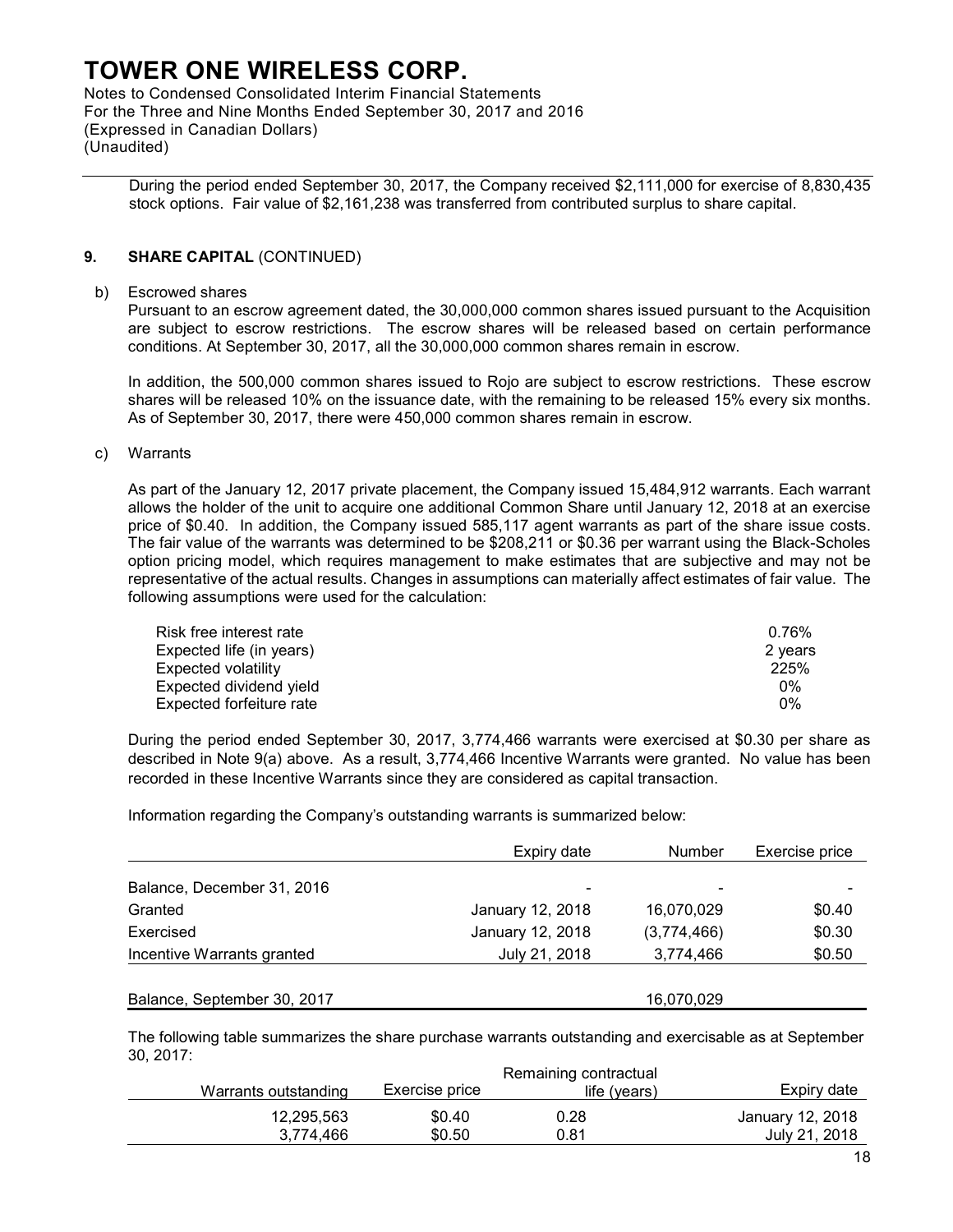Notes to Condensed Consolidated Interim Financial Statements For the Three and Nine Months Ended September 30, 2017 and 2016 (Expressed in Canadian Dollars) (Unaudited)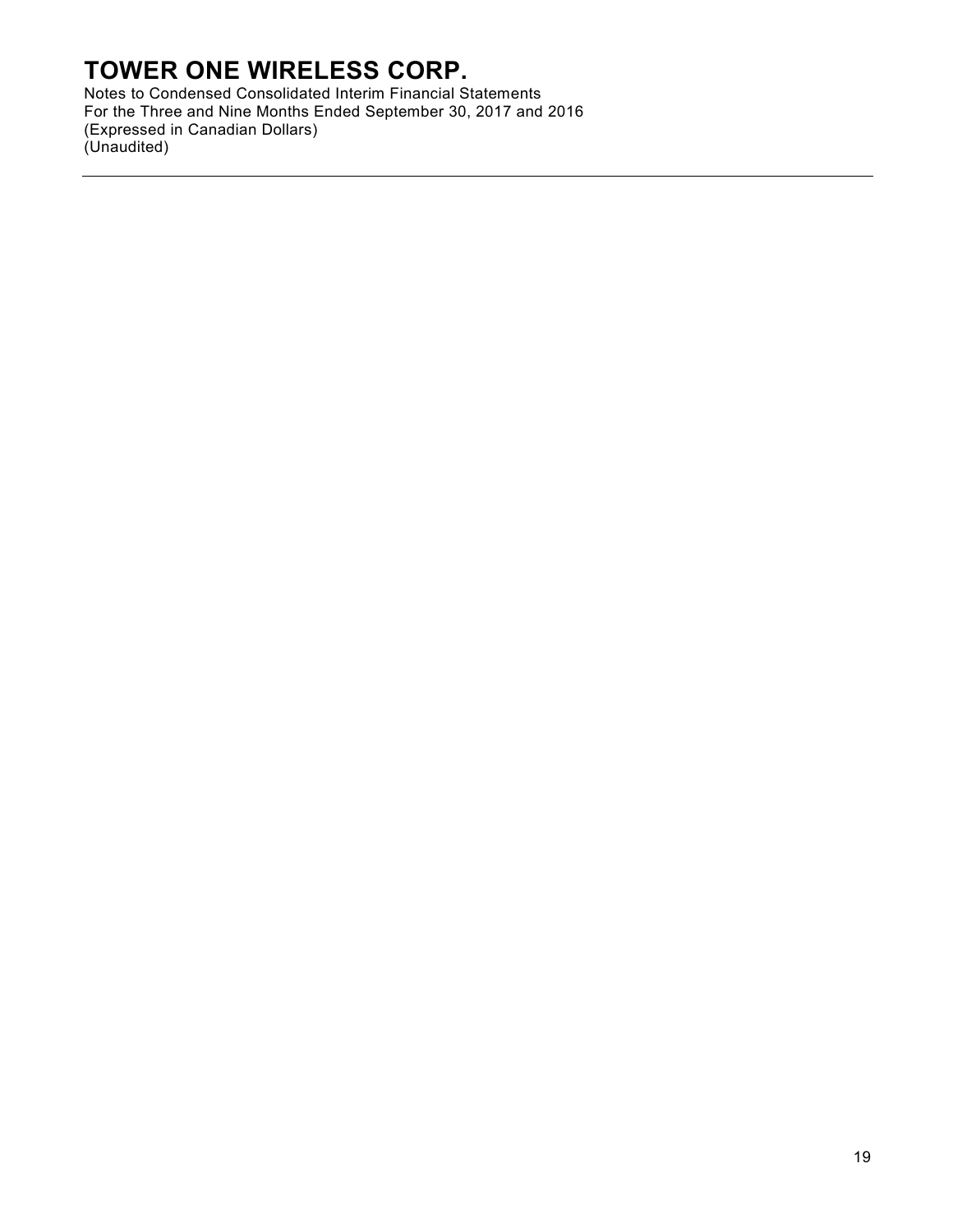Notes to Condensed Consolidated Interim Financial Statements For the Three and Nine Months Ended September 30, 2017 and 2016 (Expressed in Canadian Dollars) (Unaudited)

## 9. SHARE CAPITAL (CONTINUED)

## d) Stock options

The Company has established a stock option plan for directors, employees, and consultants. Under the Company's stock option plan, the exercise price of each option is determined by the Board, subject to the Discounted Market Price policies of the Canadian Stock Exchange. The aggregate number of shares issuable pursuant to options granted under the plan is limited to 10% of the Company's issued shares at the time the options are granted. The aggregate number of options granted to any one optionee in a 12 month period is limited to 5% of the issued shares of the Company. The options vest on the date of grant.

As at September 30, 2017, the following options were outstanding and exercisable:

| <b>Options</b><br>outstanding | <b>Options</b><br>exercisable | Exercise<br>price | Remaining life<br>(vears) | Expiry<br>date |
|-------------------------------|-------------------------------|-------------------|---------------------------|----------------|
| 475.000                       | 475,000                       | \$0.45            | 4.46                      | March 17, 2022 |
| 225,000                       | 56.250                        | \$0.45            | 4.46                      | March 17, 2022 |
| 219,565                       | 219,565                       | \$0.23            | 4.59                      | May 4, 2022    |
| 919,565                       | 750,815                       |                   |                           |                |

A summary of changes of stock options outstanding is as follows:

|                                     | <b>Options</b> | <b>Weighted average</b><br>exercise price |
|-------------------------------------|----------------|-------------------------------------------|
| Balance, December 31, 2015 and 2016 | ٠              |                                           |
| Granted, March 17, 2017             | 700.000        | 0.45<br>\$                                |
| Granted, May 4, 2017                | 1,050,000      | \$0.23                                    |
| Granted, June 13, 2017              | 4,000,000      | \$0.23                                    |
| Granted, September 14, 2017         | 4,000,000      | \$0.25                                    |
| Exercised                           | (8,830,435)    | \$0.24                                    |

These options entitle the holder thereof the right to acquire one common share for each option held. The weighted average remaining life of outstanding options is 4.49 years.

On March 17, 2017, the Board of Directors of the Company approved the issuance 475,000 stock options to various consultants at an exercise price of \$0.45. These options were granted for a period of five years and vest upon issuance. The estimated fair value, \$229,870, was calculated using the Black-Scholes option pricing model based on the following assumptions: risk-free interest rate of 1.24%, no annual dividends, expected volatility of 221% and a market price of shares at grant date \$0.49.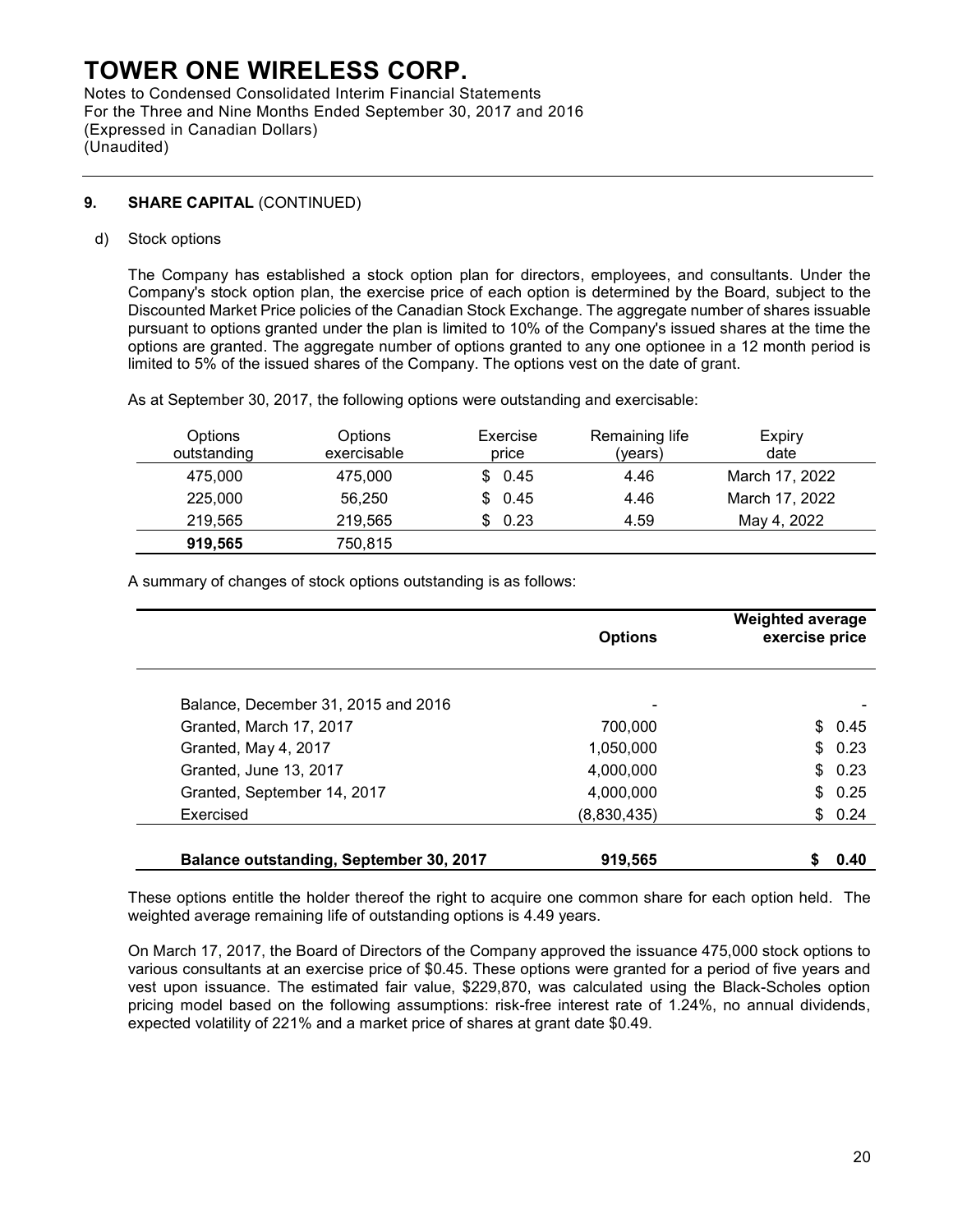Notes to Condensed Consolidated Interim Financial Statements For the Three and Nine Months Ended September 30, 2017 and 2016 (Expressed in Canadian Dollars) (Unaudited)

## 9. SHARE CAPITAL (CONTINUED)

d) Stock options (continued)

On March 17, 2017, the Board of Directors of the Company approved the issuance 225,000 stock options to various directors and management at an exercise price of \$0.45. These options were granted for a period of five years and vest 25% every 6 months. The estimated fair value for the period ended September 30, 2017 was \$32,487, calculated using the Black-Scholes option pricing model based on the following assumptions: risk-free interest rate of 1.24%, no annual dividends, expected volatility of 221% and a market price of shares at grant date \$0.49.

On May 4, 2017, the Board of Directors of the Company approved the issuance 1,050,000 stock options to various consultants at an exercise price of \$0.23. These options were granted for a period of five years and vest upon issuance. The estimated fair value, \$238,485, was calculated using the Black-Scholes option pricing model based on the following assumptions: risk-free interest rate of 1.24%, no annual dividends, expected volatility of 222% and a market price of shares at grant date \$0.23.

On June 13, 2017, the Board of Directors of the Company approved the issuance 4,000,000 stock options to a consultant at an exercise price of \$0.23. These options were granted for a period of five years and vest upon issuance. The estimated fair value, \$906,051, was calculated using the Black-Scholes option pricing model based on the following assumptions: risk-free interest rate of 1.24%, forfeiture rate of 0%, no annual dividends, expected volatility of 216% and a market price of shares at grant date \$0.23.

On September 14, 2017, the Board of Directors of the Company approved the issuance 4,000,000 stock options to various consultants at an exercise price of \$0.25. These options were granted for a period of five years and vest upon issuance. The estimated fair value, \$1,066,571, was calculated using the Black-Scholes option pricing model based on the following assumptions: risk-free interest rate of 1.68%, forfeiture rate of 0%, no annual dividends, expected volatility of 221% and a market price of shares at grant date \$0.27.

## 10. NON-CONTROLLING INTEREST

The continuity of the non-controlling interest is comprised as follows:

|                                          | September 30,<br>2017 |
|------------------------------------------|-----------------------|
|                                          |                       |
| Balance, beginning                       | 87,528                |
| Allocation of interest in net loss       | (245, 451)            |
| Allocation of other comprehensive income | 8,177                 |
|                                          | (149,746)             |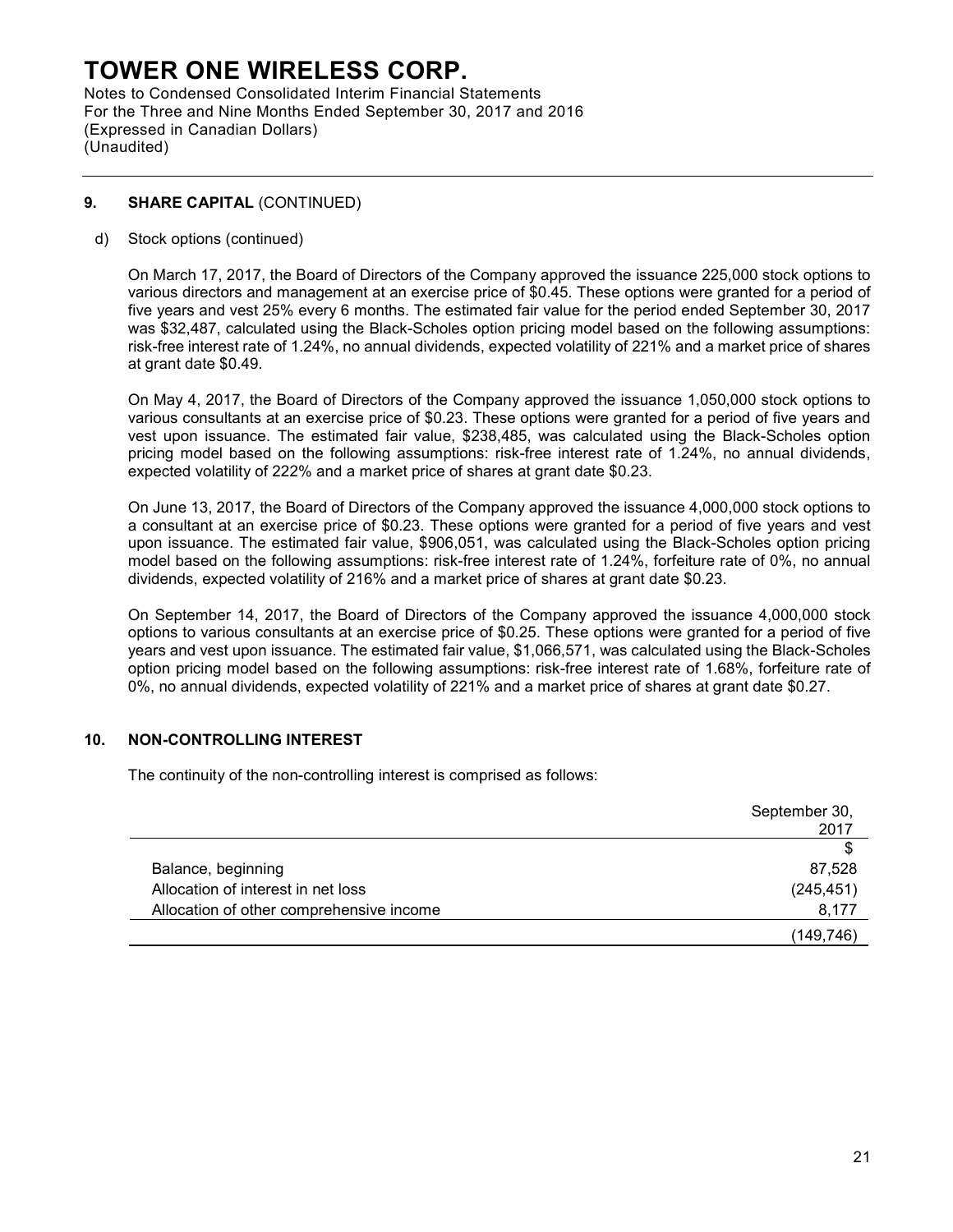Notes to Condensed Consolidated Interim Financial Statements For the Three and Nine Months Ended September 30, 2017 and 2016 (Expressed in Canadian Dollars) (Unaudited)

# 10. NON-CONTROLLING INTEREST (CONTINUED)

The Company has 65% equity interest of Evotech, which the remaining 35% is holding by the non-controlling interest. The following summarized the financial information of Evotech at 100% prior to elimination upon consolidation: September 30,

|                                             | əeptemper əv,<br>2017 |
|---------------------------------------------|-----------------------|
|                                             | \$                    |
| <b>Current assets</b>                       | 366,341               |
| Non-current assets                          | 858,529               |
| <b>Total assets</b>                         | 1,224,870             |
|                                             |                       |
| <b>Current liabilities</b>                  | 1,652,716             |
| Non-current assets                          |                       |
| <b>Total liabilities</b>                    | 1,652,716             |
|                                             | Nine months           |
|                                             | period ended          |
|                                             | September 30,         |
|                                             | 2017                  |
|                                             | \$                    |
| Revenue<br><b>Expenses</b>                  | 29,219<br>730,508     |
| Net loss                                    | (701, 289)            |
| Other comprehensive income                  | 11,078                |
|                                             |                       |
| Comprehensive loss                          | (690, 211)            |
|                                             |                       |
| Cash flows from operating activities        | (715, 053)            |
| Cash flows from investing activities        | (765, 633)            |
| Cash flows from financing activities        | 1,691,510             |
| Effect of changes in exchange rates on cash | (21, 217)             |
| Change in cash                              | 189,607               |
| Cash, beginning                             | 4,676                 |
| Cash, ending                                | 194,283               |

## 11. CAPITAL DISCLOSURE

The Company considers its capital under management to be comprised of shareholders' equity and any debt that it may issue. The Company's objectives when managing capital are to continue as a going concern and to maximize returns for shareholders over the long term. The Company is not subject to any capital restrictions. There has been no change in the Company's objectives in managing its capital.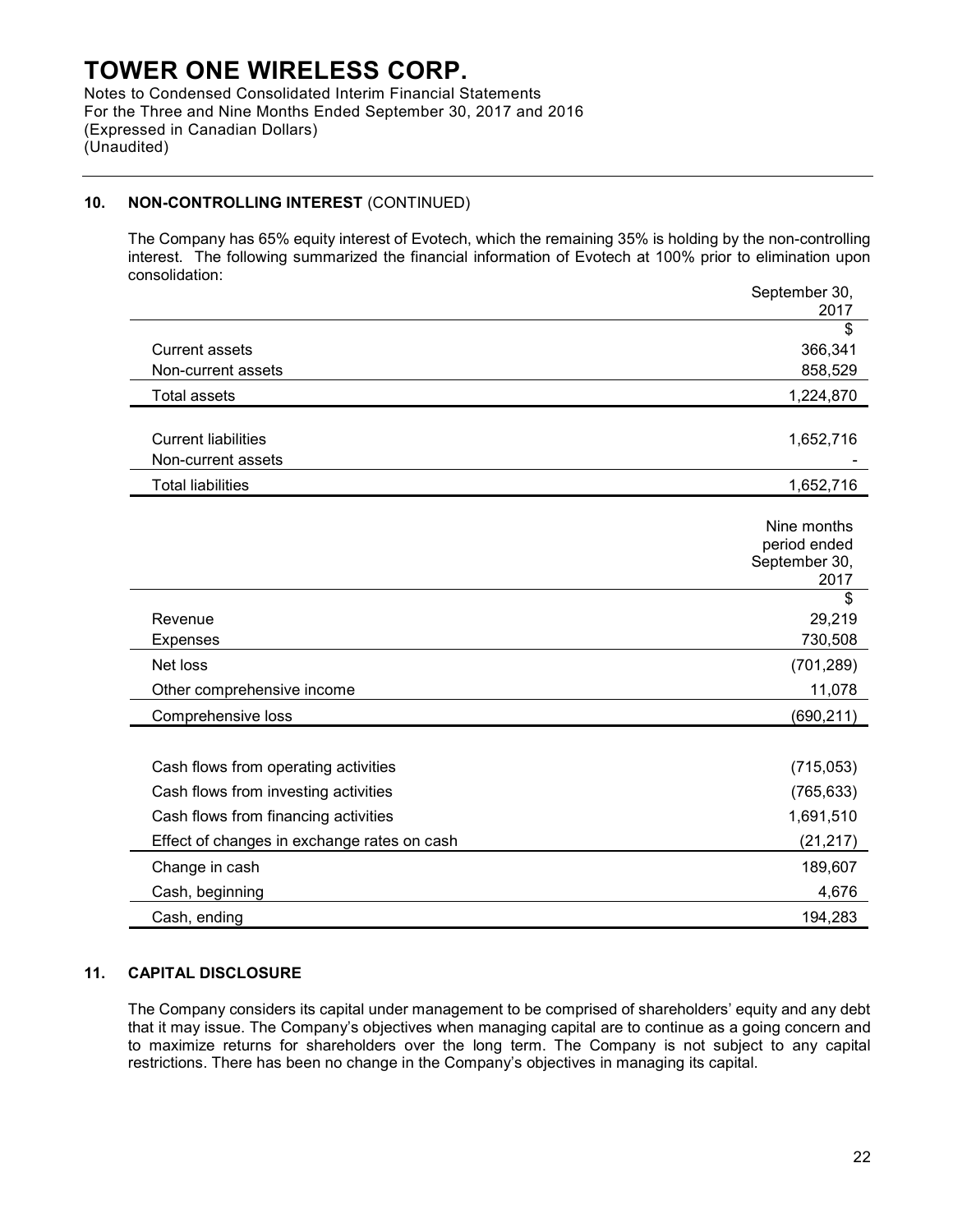Notes to Condensed Consolidated Interim Financial Statements For the Three and Nine Months Ended September 30, 2017 and 2016 (Expressed in Canadian Dollars) (Unaudited)

## 12. FINANCIAL INSTRUMENTS AND RISK

## Fair values

 The Company's financial instruments include cash, accounts receivable, accounts payable and demand loan. The carrying amounts of these financial instruments are a reasonable estimate of their fair values because of their current nature.

The following table summarizes the carrying values of the Company's financial instruments:

|                                                           | September 30, | December 31, |
|-----------------------------------------------------------|---------------|--------------|
|                                                           | 2017          | 2016         |
|                                                           | S             |              |
| Financial assets at fair value through profit or loss (i) | 1,005,686     | 9,864        |
| Loans and receivables (ii)                                | 328,404       |              |
| Other financial liabilities (iii)                         | 585,187       | 70.406       |

(i) Cash

(ii) Accounts receivable

(iii) Accounts payable and demand loan

The Company provides information about financial instruments that are measured at fair value, grouped into Level 1 to 3 based on the degree to which the inputs used to determine the fair value are observable.

- Level 1 fair value measurements are those derived from quoted prices in active markets for identical assets or liabilities.
- Level 2 fair value measurements are those derived from inputs other than quoted prices included within Level 1, that are observable either directly or indirectly.
- Level 3 fair value measurements are those derived from valuation techniques that include inputs that are not based on observable market data.

Cash is measured using level 1 fair value inputs.

## Credit Risk

Financial instruments that potentially subject the Company to concentrations of credit risk consist principally of cash. To minimize the credit risk the Company places cash with a high credit quality financial institution.

## Liquidity Risk

Liquidity risk is the risk that the Company will not be able to meet its financial obligations as they fall due. The Company's objective in managing liquidity risk is to ensure that it has sufficient liquidity available to meet its liabilities when due. The Company uses cash to settle its financial obligations as they fall due. The ability to do this relies on the Company's ability to collect its revenue in a timely manner and maintain sufficient cash on hand.

## Currency Risk

The Company generates revenues and incurs expenses and capital expenditures primarily in Colombia and Argentina and is exposed to the resulting risk from changes in foreign currency exchange rates. Some administrative and head office related expenses are incurred in Canada. In addition, the Company holds financial assets and liabilities in foreign currencies that expose the Company to foreign exchange risks. A significant change in the currency exchange rates between the Canadian dollar relative to the Colombia Peso or Argentina Peso could have an effect on the Company's results of operations, financial position and/or cash flows. The Company has not hedged its exposure to currency fluctuations.